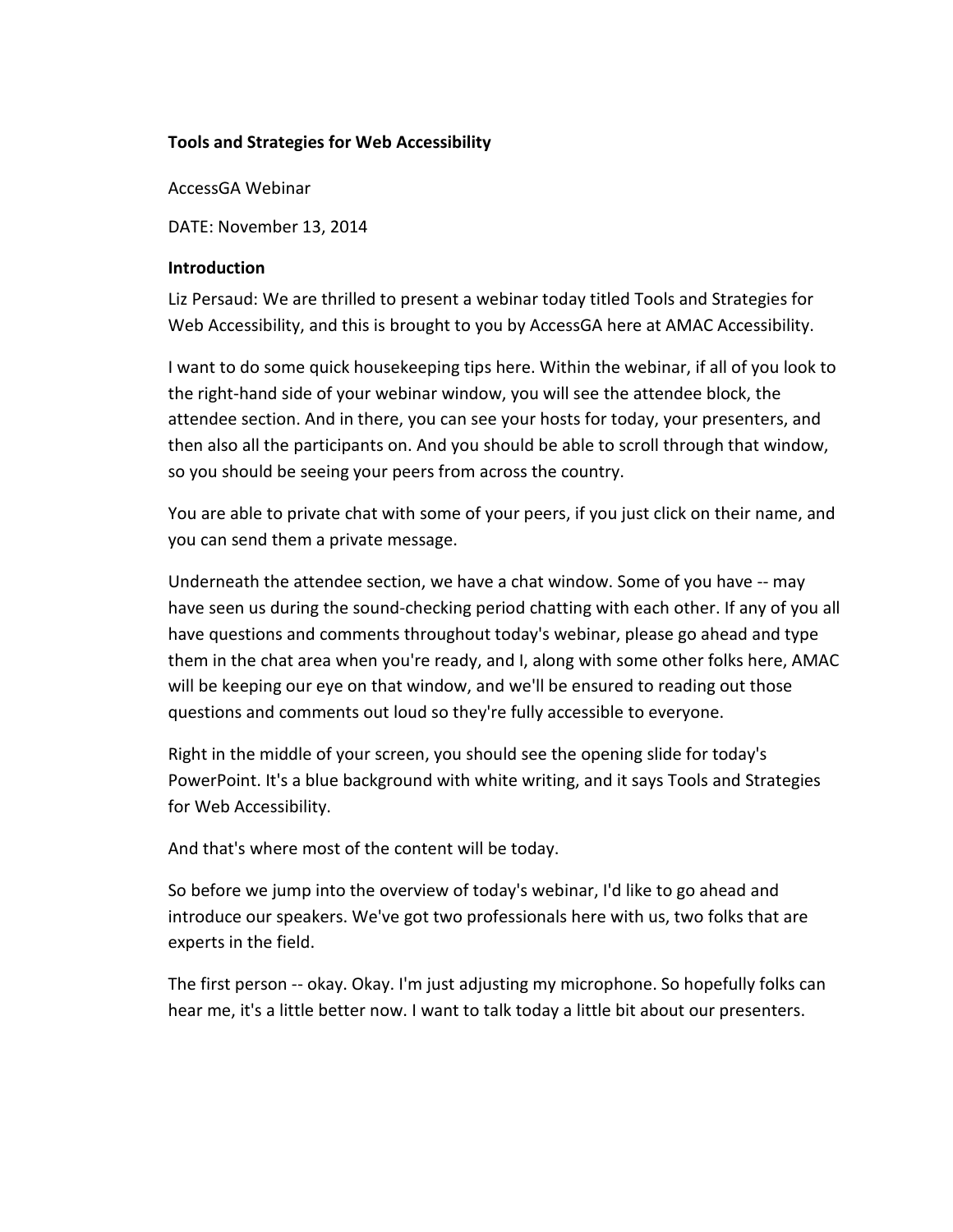#### **Background of John Rempel**

The first person I want to introduce to is John Rempel. I've known him for a few years, excellent presenter, excellent. Having a visual impairment himself he understands firsthand the nuances and complexities, usability and flexibility. Certified as orientation and mobility specialist and vision rehabilitation therapist and has written extensively for Access World and John will be talking to you all about some of the issues that he's dealing with, throwing in some tips and strategies for overcoming that and sharing lots of helpful information.

### **Background of Janet Sylvia**

Our second speaker that we have joining us today is Janet Sylvia, WAG founder and leader. Web Accessibility Group has membership from 23 University System of Georgia institutions and beyond. Janet has provided web-accessibility consulting and training for past years. Her areas of expertise include: accessibility higher education; 508 compliance; Web Content Accessibility Guidelines; regional, national, international events; Global Accessibility Awareness Day; distance learning; administration conference and the annual conference. Her accessibility articles have been published through websites, including media access in Australia. So the overview of today's webinar again, we're thrilled to have you all on today.

Web accessibility means considering all levels of human ability when designing your website. In today's session, our presenters are going to discuss strategy, technique, and resources for ensuring your website meets accessibility standards and guidelines including WCAG 2.0. Going to talk about best practices and what it means to provide useable versus technical accessibility, and demonstrate website evaluation techniques.

With that being said, I'm going to go ahead and pass it over to John Rempel, who is going to go ahead and jump in today's webinar. If anyone has any questions or comments, type them in the chat area, when you're ready and we'll be reading those out loud.

So John?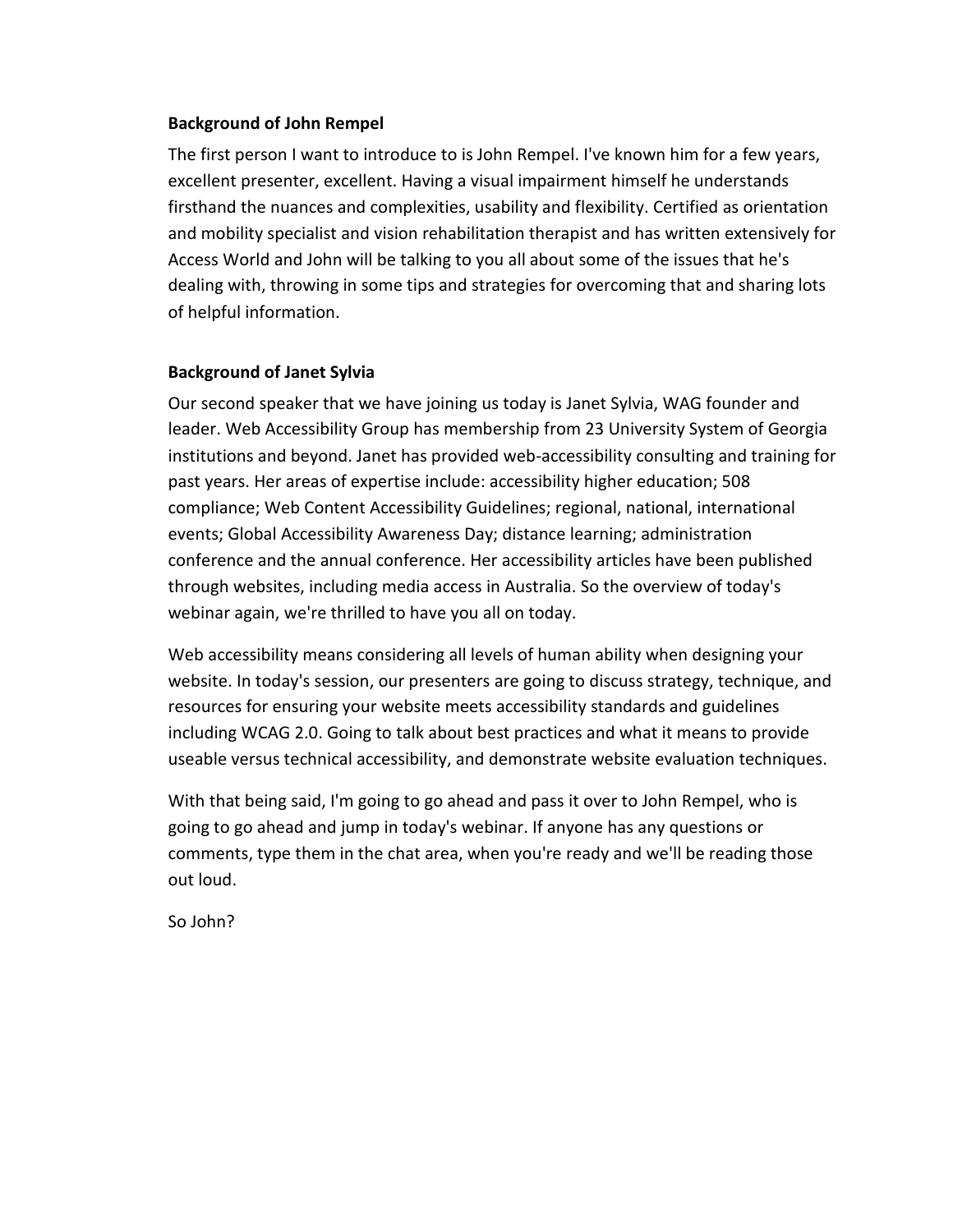### **Accessibility Regarding Blindness and Low Vision**

### **Background and Definition**

John Rempel: All right. Thank you, Liz. It's an honor to be here. So I'm going to be giving a little bit of background on blindness and low vision, and the more functional aspects of how a blind or vision-impaired person would access the internet.

And to begin with, I'm going to give a bit of a background on the definitions and maybe some misconceptions that are out there about blindness and low vision. The legal definition of blindness is central vision acuity of 20 over 200 or less, in the better eye with best possible correction and/or a visual field of 20 degrees or less. So this means that there's a large number of people who are -- who are considered legally blind but may still have a lot of functional vision.

So there's a misconception that a person who is legally blind has no vision and that's obviously not the case. Now, functional definition related to internet access is a little grayer. So primary access to the internet using a screen reader or refreshable Braille display for individuals who access the internet nonvisually, that's usually the indicator; if they're using a screen reader and/or a Braille display combined. Now the definition of low vision gets a little grayer. There is no agreed-upon legal definition for low vision. In fact, even in the state of Georgia, depending on the funding source, the acuities for low vision can change as well.

So one definition for low vision, according to vision aware is a condition caused by eye disease in which visual acuity is 20 over 70 or poorer, in the better-seeing eye. And cannot be corrected or improved with regular eye glasses.

Some funding sources require 20 over 60 or less. So functionally, what does this mean for low-vision users on the internet?

# **Types of Web Access for Blind or Low Vision Users**

Primary access to the internet using screen magnification or screen enhancement beyond typically used, in other words, low vision needing to sit down in front of a computer, needing to make some sort of modification in order to access that site and that can even change with mobile devices. You know, these days we have such small little screens on mobile devices, so someone who may not have been considered low vision -- I apologize. You know what? I'm -- okay.

We're just catching up here with the slides.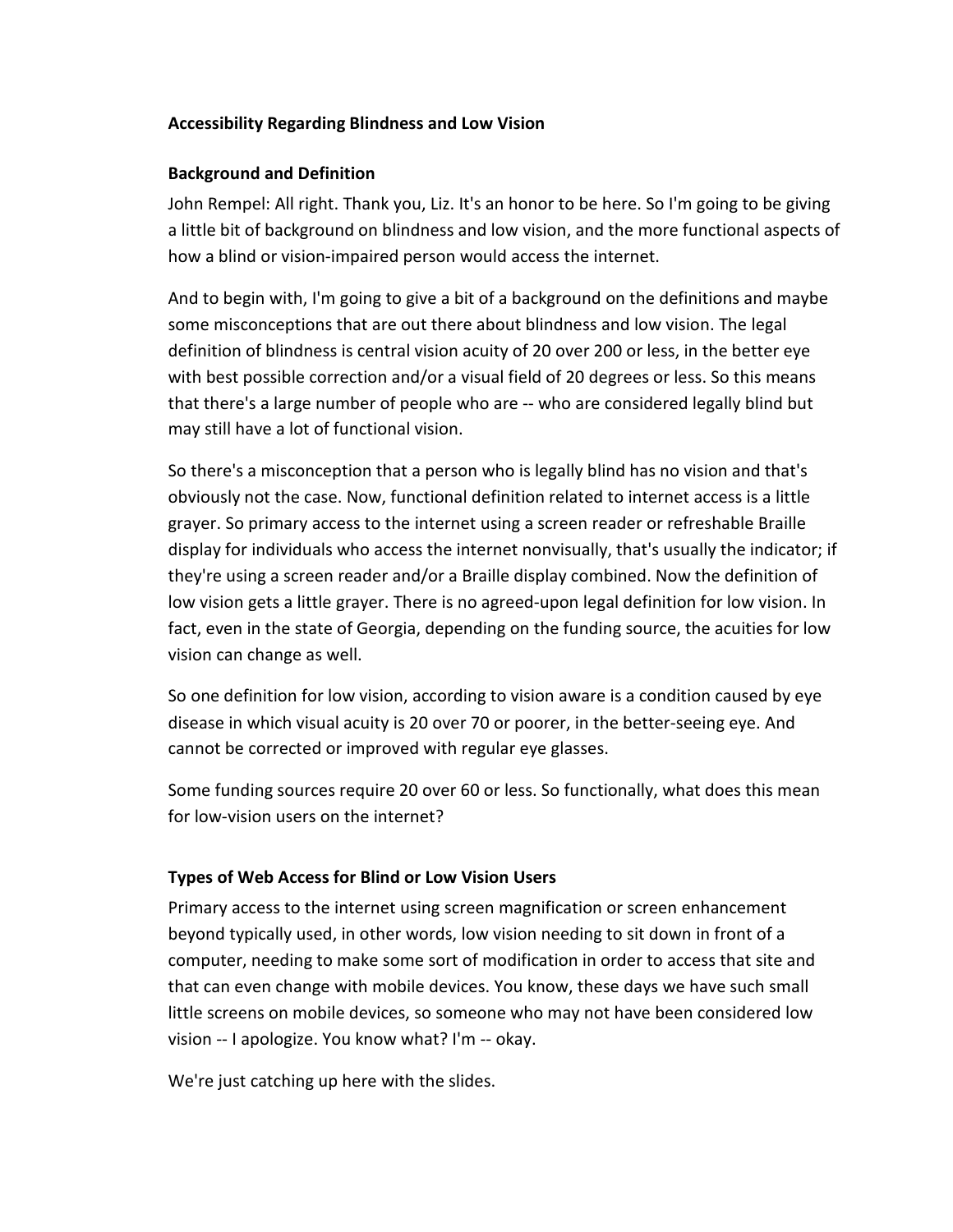So, accessing the internet using screen readers - This is -- when I train people, low vision and blind individual-- internet access is usually one of the last things that I train on. The reason for this is it's the most complex thing to learn. There's a lot of skills involved with accessing the internet. So there's a lot of elements to this cognitive load. Especially for someone who is recently impaired or blind, the amount of information thrown at them audibly is a great deal and the auditory fatigue, so you know, someone who is fairly new to accessing the internet audibly, maybe they can go for 20 minutes to half an hour and then they slowly build on that as they become more proficient with screen reader. Screen readers commonly used-- the most popular one, especially in the work force these days, still JAWS. Fairly costly, around \$1,100. And NVDA, another popular one, nonvisual desktop application, free open-source screen reader. That's available, actually from Australia. Window-Eyes is also a very popular one and it's becoming progressively more popular, especially since January of 2014. They partnered with Microsoft, so now anyone who has Office 2010 or later can run Window-Eyes at no cost, whereas previously it was \$900. And then VoiceOver, not to be confused with VoiceOver on iOS devices. VoiceOver is a screen reader on the Mac.

Liz Persaud: There's a question there. Is Windows-Eyes different from narrator?

John Rempel: Window-Eyes is much more powerful than narrator. Narrator is the built in screen reader in the Windows platform. So narrator is very, very limited. Window-Eyes is a very respectable screen reader that's been around for several years. So especially on the internet, you'll have a lot more success with Window-Eyes than narrator.

### **Factors to Consider for Visually Impaired Users**

Alright. So when it comes to low vision, these are some of the factors that are taken into consideration: reduce acuities, visual fatigue. How long can a person actually spend time on the internet without fatiguing visually and having to take a break? Color blindness, we often think of color blindness as something you're born with. For a lot of the eye conditions, actually, the secondary impact is color blindness. Macular degeneration, impacts the macula, alter the color that a person may see. Something very important to consider when looking at website design is essential or peripheral field loss. Screen magnification program offered, popular one is MAGic, the statement design -- designed by the same company that produces JAWS, Freedom Scientific. ZoomText is also very popular program.

(Stopped writing for technical support.)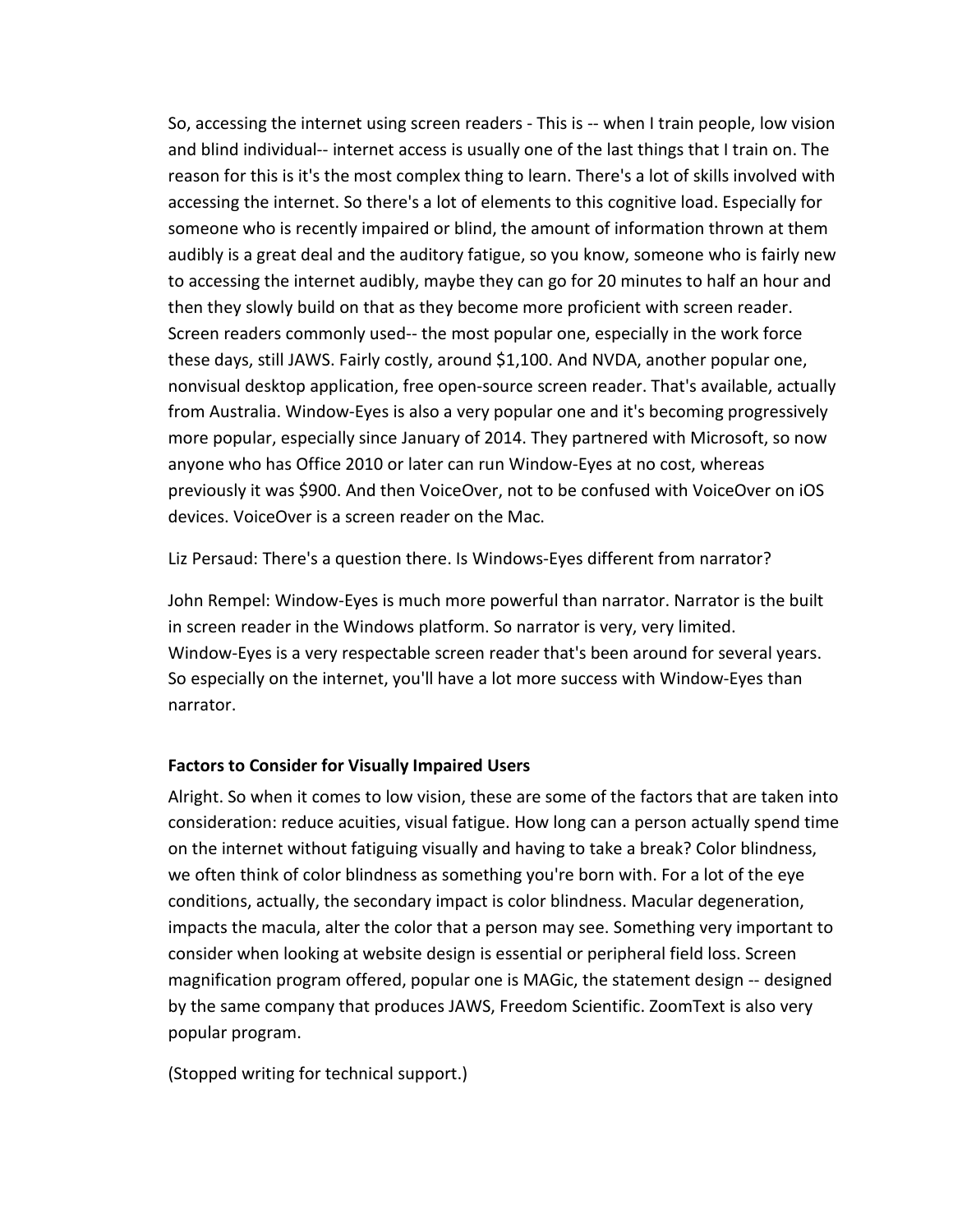John Rempel: How am I doing for time?

So another -- another tool that a lot of people use on websites, whether they're low vision or blind, is the find command, so I can very easily do a control F here, and then I can type out whatever I'm looking for. So -- and that will land me on it. That's a very effective tool. Regardless of which screen reader a person is using or screen magnification program they're using.

So that -- that wraps up my piece of it.

Are there any questions that came up that needed answering?

Liz Persaud: John, there is a question from Lucy. And she typed in, control plus and had question marks.

John Rempel: Okay.

So there's two ways, control and the spin wheel on the mouse, the spin wheel is located between the left and right mouse button. Another method you can use is a control and plus on the keyboard as well, to increase or decrease the viewable size. I'll mention one other thing here.

Typically, if a website is designed well, it's going to allow a person to magnify it 150 to 200%, or 1.5 to two times magnification.

And what a person wants to try to avoid is the -- the scroll bars on the bottom. That just creates a lot more work for someone with low vision, so if a person can navigate in vertical manner, it's going to be a lot easier for them.

Liz Persaud: Great job, John. Thank you so much for all the helpful information. And again, if anyone has questions or comments as we're continuing on with today's webinar, specifically for John, please go ahead and put them in the chat area and we'll definitely get back to that.

At this point, we're going to pass the microphone over to Janet Sylvia, so she can continue on with her portion. So Janet, when you're ready, we're ready for you.

### **Web Accessibility Tools and Tips**

Janet Sylvia: Okay, thank you, Liz, and the screen still shows the website that John was sharing. Is it possible to get back to the slide?

Liz Persaud: Janet, we have your slides up. Whenever you're ready.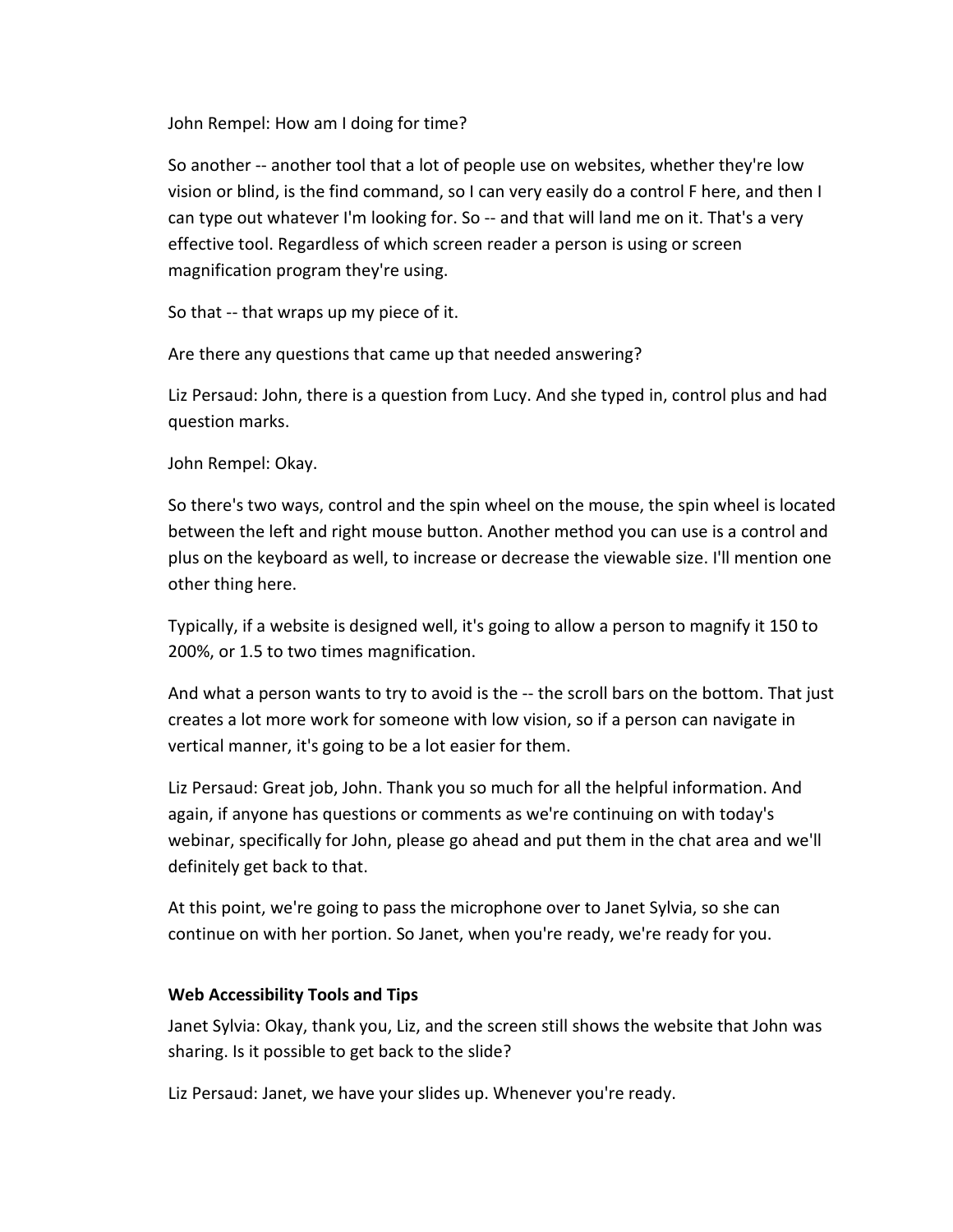Right now I'm seeing a black screen with a spinning circle in the middle. I'm not seeing a slide.

Liz Persaud: It might take just a moment. We can pull out and then come back in with the PowerPoint. If you want to go ahead and start with some of your talking points, if that's possible, we'll try to work on it. It's showing up on our end.

So it may just take a moment. Okay. And participants are saying that they're seeing the slide, so again, it may take a moment, if you want to go ahead and continue with your talking points and if you want us to flip slides for you, we can do that. Let me know when you're ready and it should pop up momentarily.

Janet Sylvia: I'm not sure what -- I'll start with the agenda. And so in this segment, we're going to cover an introduction to web accessibility, and also a brief overview of WCAG 2.0 and most of our time ten tips for creating accessible websites. We have five tips for content managers and five tips for designers and developers and we'll talk about accessibility checking as we cover the content.

I really feel like I do need to be able to see the slides to proceed. Is there anything that I could do to make this black screen go away, Liz? It seems like it's still trying to end the app share.

Liz Persaud: Hey, Janet, we aren't sure what's going on. We're able to see them, and participants can too. So at this point, we might just have to pause for like a ten second break and if you can sign out and come back in.

Janet Sylvia: I think it would be easier if I can see my slides. Okay. I'll be back --

Liz Persaud: Absolutely. Sure. And thank you, folks, we're just going to have Janet pop out and come back in and that way she can see her slides. We want to make sure that all the participants can see their slides. See the slides that are up on the screen? Okay. Great.

Okay. Wonderful. Thanks for your feedback and we appreciate your patience. If anyone has any questions for John, he's still here with us, so we can fill some time with that or any comments. Thank you, everyone, for your feedback.

Liz Persaud: And we actually have a question for John. It's from Rachel Thomson and colleagues from University of Alabama.

John, for testing with a screen reader, do you recommend one over the other?

John Rempel: Am I coming through okay? Okay.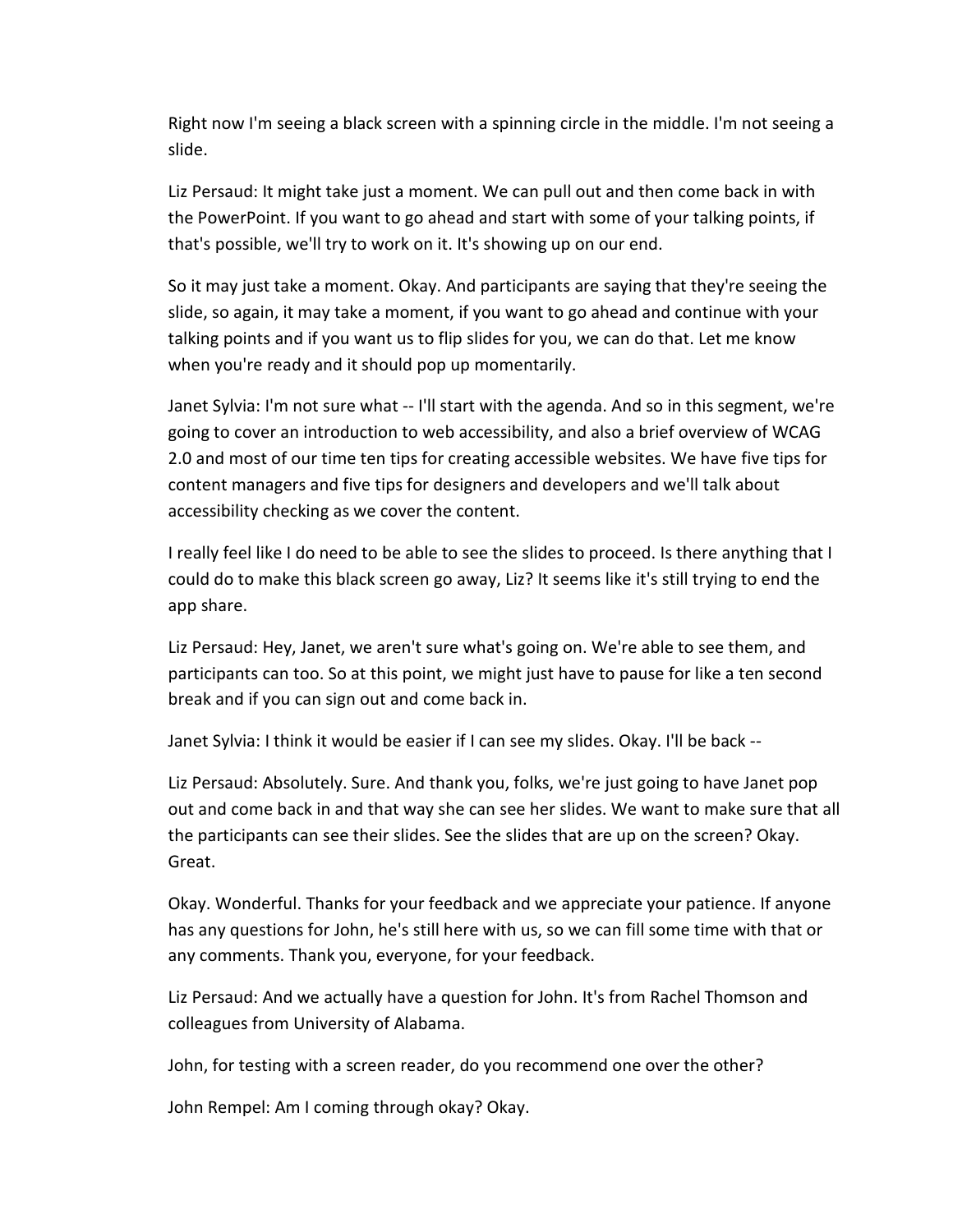Typically, the -- the two screen readers that are used for testing are JAWS and NVDA. JAWS because it's the primary screen reader that's used in a work environment, not all work environments but it still is the predominant screen reader that's used. And NVDA because it's very popular and it's free. So those are the two that are primarily used.

Liz Persaud: Thank you, John. We appreciate that.

And Janet, when you're ready.

Janet Sylvia: Okay. Great.

This is great. I can see my slides, so we're moving forward. Thank you so much.

## **Introduction to Web Accessibility**

So we'll begin with an introduction to web accessibility, in case we have any new comers. First, Section 508 of the Rehabilitation Act amendments of 1998 states in part that Electronic and Information Technology must be equally accessible to people with and without disabilities. Section 508 was written by and for the U.S. federal government, but the U.S. Department of Education has ruled that all states that receive funding under the Assistive Technology Act must also comply with Section 508. All 50 states in the U.S. do receive this funding and this is why we're -- we are required to comply with Section 508. So we have the Section 508 standards. They were released in 2000, and they are still a solid basis and foundation for creating accessible websites. But some technologies have changed in the last 14 years, and new ones have been introduced, so we have this Section 508 Refresh, which is forthcoming and is expected sometime next year.

We also have the Web Content Accessibility Guidelines, and the acronym is WCAG, and that's pronounced WCAG and this is WCAG 2.0 and these are international guidelines. Accessibility best practices, and together, these ensure the accessible delivery of our Electronic and Information Technology.

So what happens if we don't comply? Well, first and foremost, there will be a loss of equivalent access to your website and your web-based content for people with disabilities.

There is also legal recourse. Individuals can visit the website for the U.S. Department of Education, the U.S. Department of Justice, Office of Civil Rights, and file civil rights complaint against your institution.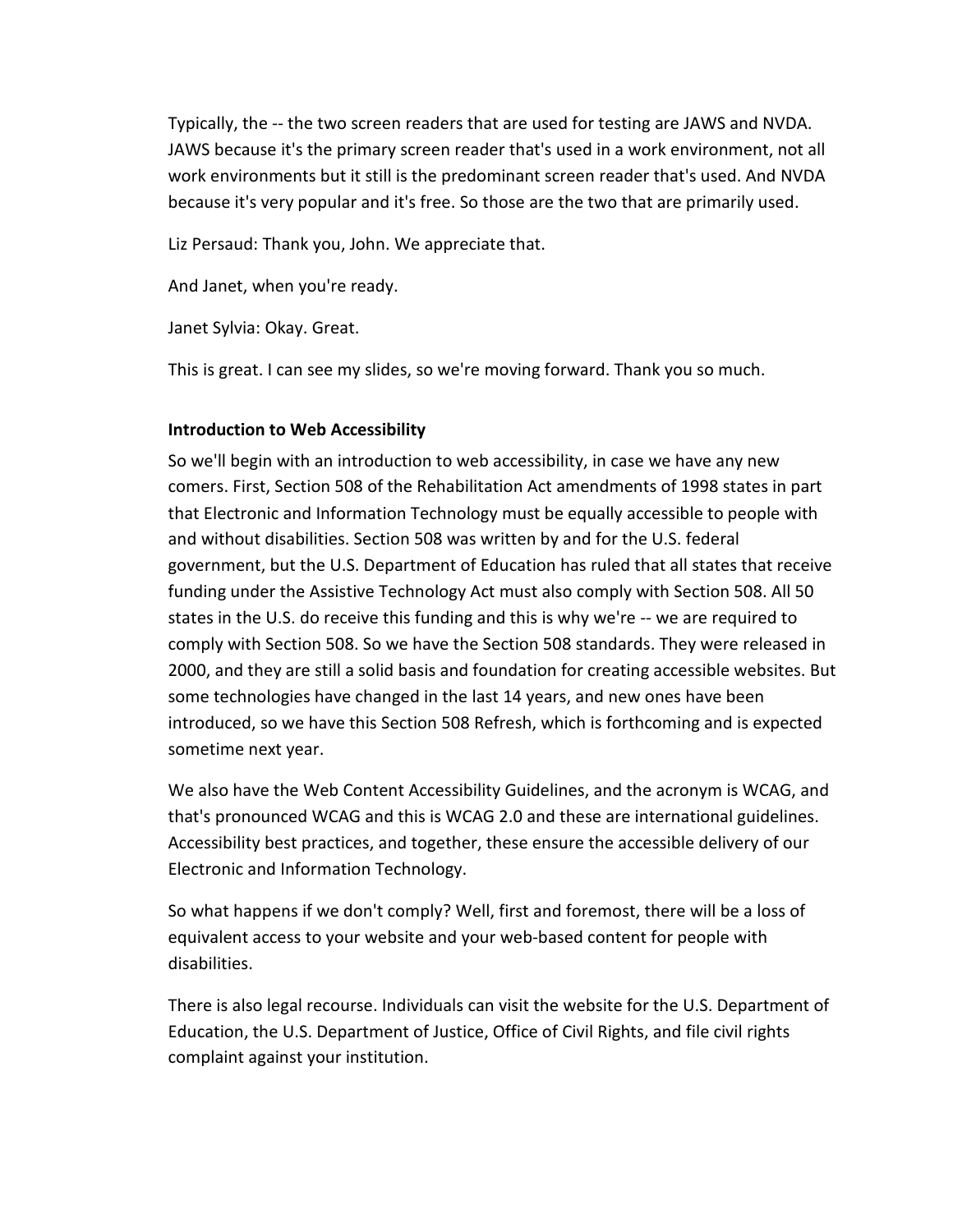They can also file a lawsuit in state or federal court. And it is important to note that in the civil rights compliance and lawsuits over the last 15 years that involve institutes of higher education as well as public website have all included inaccessible university websites or web-based content and applications, inaccessible multimedia and resource links to third party websites that were not accessible.

### **Web Content Accessibility Guidelines**

So now we'll talk about the Web Content Accessibility Guidelines, or WCAG 2.0.

So Section 508 Refresh, the draft as it's currently written, harmonizes the web accessibility standards with WCAG 2.0 levels A and AA.

In the higher education civil rights complaints and lawsuits that we just mentioned, they all contain remediation plan. And these plans inevitably require compliance with WCAG 2.0 levels A and AA. But it is important to note also that WCAG 2.0 alone is not enough. WCAG 2.0 are international guidelines, Section 508 is U.S. federal law.

So Section 508 and the Section 508 Refresh include more than just web-based content. It covers things like procurement policies, and purchasing and utilization of accessible hardware and software, provides requirements links to third party websites and other information.

So the bottom line is this: We'll also be required to comply with Section 508, but in the future, the Section 508 Refresh is expected to direct us to comply with WCAG 2.0 for our web-based content.

So WCAG 2.0 is based on four principles of web accessibility: Perceivable, operable, understandable, and robust. Within these four principles, there are a total of 12 guidelines.

So we have the four principles in the 12 guidelines. Within 12 guidelines is the heart of WCAG 2.0, and these are the 61 success criteria that we must follow to ensure compliance of our website. They are designated by level of compliance, we're required to comply with everything designated, level A and AA. There is a level AAA. This is the highest level of accessibility you can achieve following these guidelines. We should comply with level AAA any time we can, but we -- we are and will be required to comply with level A and AA.

There's great documentation, very thorough documentation available from WC -- how to meet WCAG 2.0, provide techniques and provide sample code if you need to update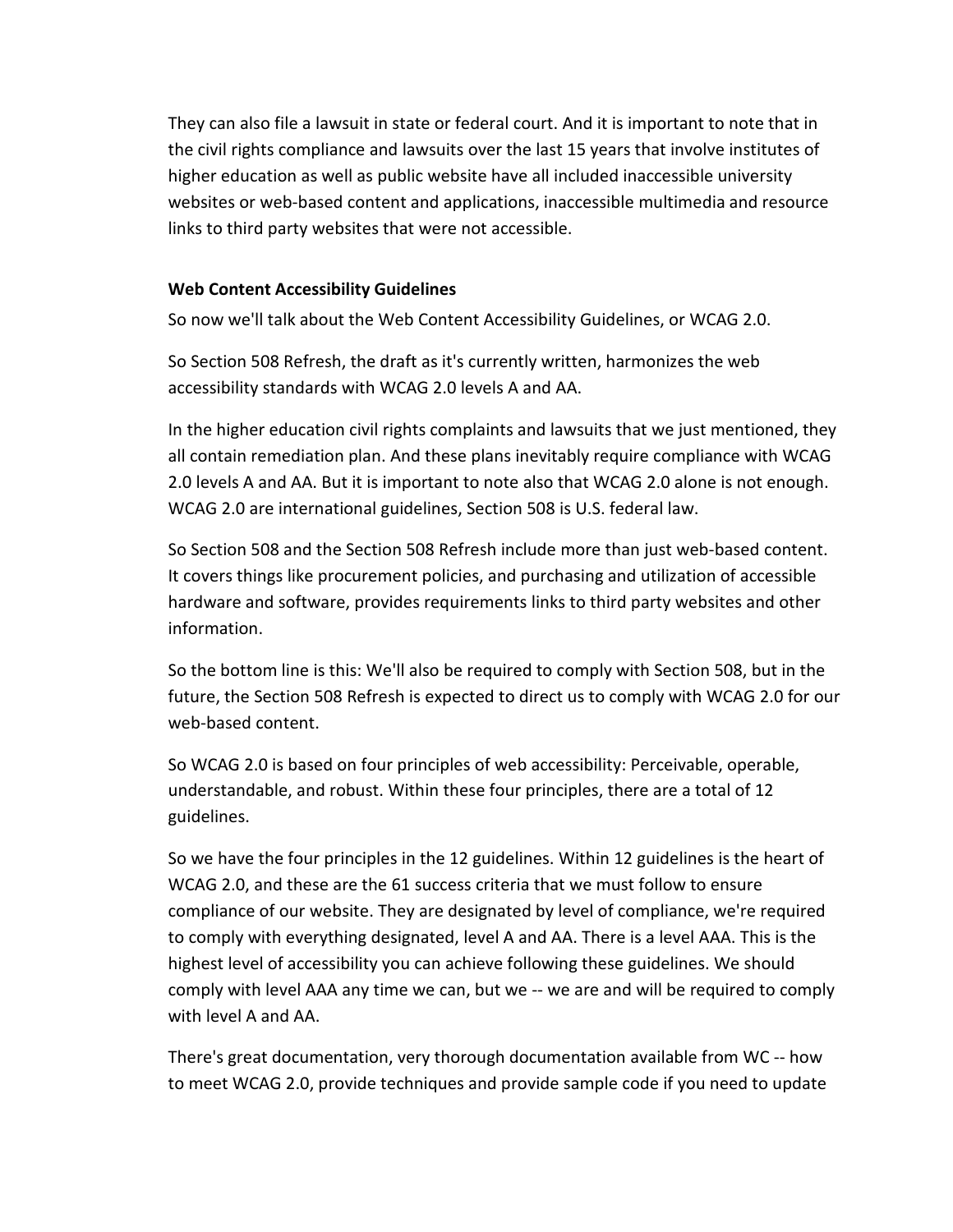your website, comply with WCAG 2.0 and provide great information for understanding all of the success criteria.

This documentation is a total of about 400 pages. And that can be overwhelming for new comers. So if you are a beginner with WCAG 2.0, my recommendation would be to follow the WebAIM WCAG 2.0 checklist and the link is on your handout that's available today.

The WebAIM WCAG checklist, lists all of the principles and the guidelines. Within each guideline are the criteria. Below each success criteria is the level of compliance, and again, we're looking for everything that is level A and level AA. If you need more information or understanding about any of the particular success criteria, on their web page, each success criteria is hyperlinked to that section of the 400 pages of documentation, specifically about this success criteria.

Also, we're talking about accessibility checking today. And so if you like to use a checklist to ensure your website is compliant, you can download this document as a printable PDF and go off and check each item to make sure you're complying with WCAG 2.0.

There are two important concepts in both Section 508 Refresh and WCAG 2.0. And this is the idea of useable accessibility, or functional versus technical accessibility.

So our websites may pass an accessibility checker, but is the content actually useable by the intended audience? So for example, they have an example of technical alt text. And here I have an image on the screen with a question mark. And we need to determine the contents of that image based on the alt text I have provided.

So in my image tag, I have the alt attribute and the alt text I have provided here is logo. Now, technically, the accessibility requirement has been met through the use of alt text because I have provided alt text, alt text's logo. Is this really functional? Does the word logo fully convey the meaning of the contents of this image? What is this a logo for, of? It leaves us guessing to use the word logo, so to remediate or repair alt text, I've changed it here to Global Accessibility Awareness Day. This is a logo for Global Accessibility Awareness Day. That is the text appears inside the logo so this is useable alt text, so functional goes beyond merely meeting our technical requirements, but it means that the alt text or the other things that we are doing are actually useable by our website visitors.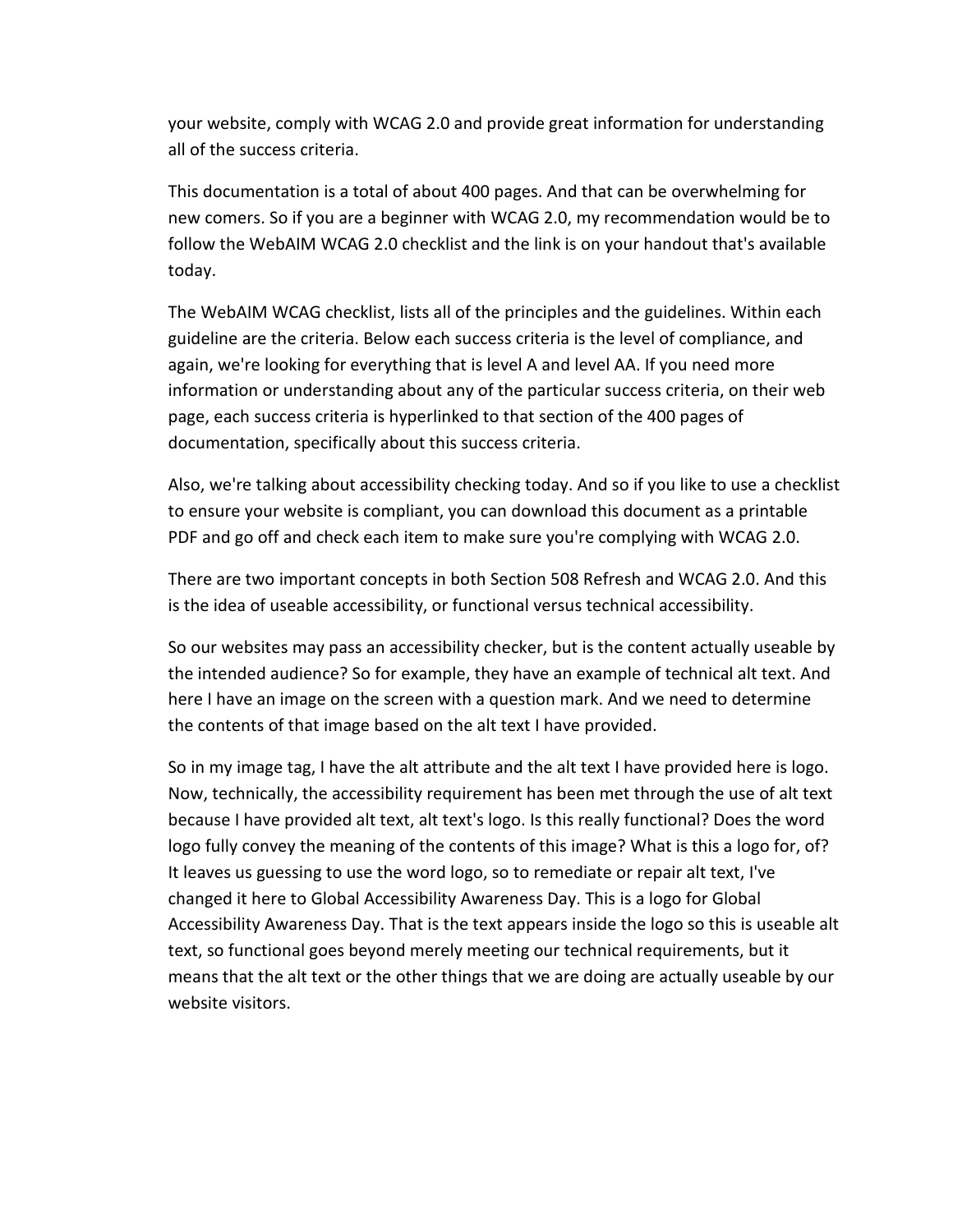## **10 Tips for Creating Accessible Websites**

So now we're going to go into our ten tips for creating accessible websites. And we'll start with five tips for content managers.

So content managers tip number one, provide page title, use headings and use them properly and also use semantic structure properly. So beginning with page title, provide the title tag for all your web pages. Now, the title is the visual equivalent of providing a title on the outside cover or the binding of the book. So if you can imagine walking into a library or visiting a library and the shelves are filled with books, but there's no titles on the binding. So it would be very difficult to find the information that you're looking for. And this is similar to providing titles on our web pages. So this is why it's important to provide title.

Regarding heading, all web pages should have a heading 1. There should be only one heading 1 designated per page. And the text used for your heading 1 should be the same text that you would use in your title.

And then I notice my slide is a little out of order, so I'll use the arrow. You should use a heading 2 for all section titles, a heading 3 for all your sub-section titles. Now, for most websites, this is enough title.

But if you have a more complex website, you might need to use a heading for, for all of your sub-sub section titles, and all the way down to a heading 5 and a heading six. What we can't do is use a heading 1 for our heading or title of our page and jump down to a heading six, because that's the font size we like. We need to make sure that we use our headings properly and also -- let's -- one second. Use our heading structure properly. So how do you check your web page or your titles and your heading structure?

Well, there are a number of free accessibility tools available and they're listed on page 2 of your handout for today. I'm using the Web Accessibility Toolbar in all of these examples.

So if you download this free toolbar, you can go to structure, heading structure. And what you're looking for here is, first, to ensure that a title is listed. If there is no title, you do need to go back to your html code and add your title tag. You're looking to ensure that there is an H1 or heading 1, and that there's only one heading 1 for the page, and that the title, or the text of your heading 1 is either exactly the same or contained within the title of your page.

You also want to go through all your heading 2s, make sure these are actually section titles, and the same if you've had heading 3 or heading 4.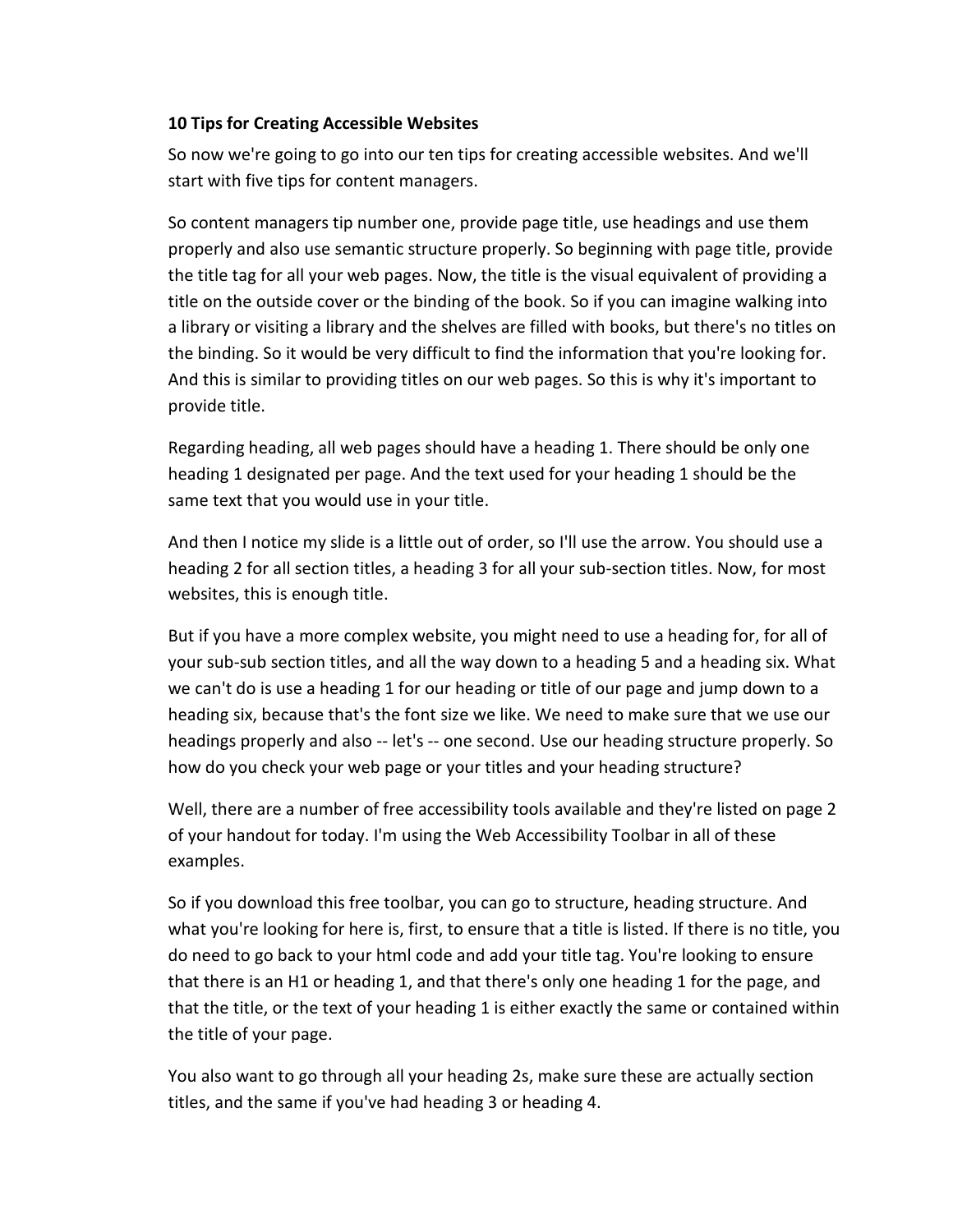And also, use semantic structure properly. So for example, use ordered lists any time you have information that needs to be provided in progression or sequence and this might be numbered one, two, three, four, et cetera, or A, B, C. Any time information needs to be provided in a sequence, you need to provide an ordered list for that information.

Use unordered lists any time the information is related, but in no particular sequence, and this is the same as using a bulleted list.

What we need to avoid is using either of these, simply for indent or layout purposes. Always have a defined purpose and use your structure properly.

And also, just as a reminder, be sure to use strong instead of bold and em or emphasis instead of italics.

So to check your web page, to be sure that you've used your -- your structure and your list properly, using again the Web Accessibility Toolbar, you can go to tables, linearize and what you're looking for here is any information that's provided as a bulleted or a numbered list, and you want to be sure that that information is truly a list and that it's not being used for layout purposes. You also want to check your information and be sure that if you have information that belongs in the list, that you do go back and code that as an ordered or unordered list.

Tip number two, provide descriptive hyperlinks. Your hyperlink text should make sense when it's pulled out of context, the destination, website, or your document title, and it should be unique for each unique destination. You always want to avoid big terms, such as click here or e-mail me. That text is not descriptive. You also want to avoid using a true URL, such as HTTP://www, et cetera, that also is not descriptive.

Check your web page for hyperlinks, using the Web Accessibility Toolbar again, you can go to doc info and list links. This will list all of the links on the page. It will include any images that are used as links. And in this case, this is where your alt text needs to be descriptive and provide the -- the website that will be visited, typically people put a logo on their web page, and it's an image link and it will always take people back to your home page, and in that case, your alt text needs to be the name of your page.

And then you want to go through all of the hyperlinks that are listed. Be sure they are descriptive, that you don't have any vague terms.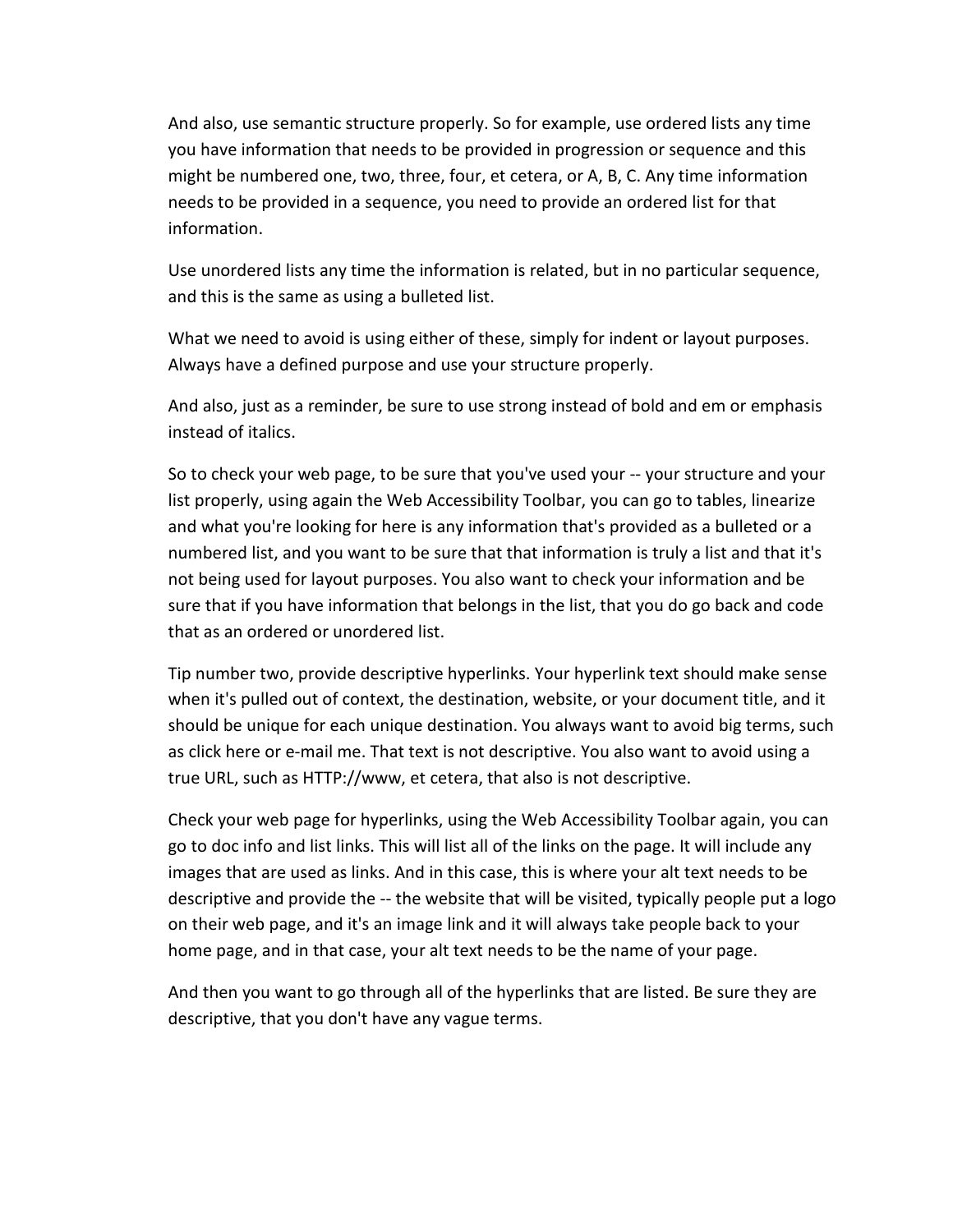Tip number three, provide alt text for all non-text content. Every image on your page requires alt text. It might be a photograph. It might be a submit button. It could be a chart, a graph, or a map. All images require alt text.

Now, alt text is a clear, concise description approximately 120 characters or less. And the reason we say 120 characters is that some screen reader or assistive technologies truncate at 120 characters. For it to be truly useable, want to limit the number of characters we use to describe our images to approximately 120 characters or less. And the text that we use to convey the function, the meaning, or the purpose of the image.

Also, provide a long description, in addition to alt text, when the alt text alone isn't enough to provide an adequate description of the image. And in this case, your long description should be provided in the surrounding text around the image or you can link to a separate, accessible document.

So for example, I have an image of a map on the screen. And my image source tag, my image tag, I have the alt attribute and my alt text says, map to UGA Tate Center. In the text surrounding the image, I have a description of driving directions from point A to point B, which is a little bit off my screenshot.

But the point here is that we do not need to describe that Route 15 is to our west and Highway 78 is to the east. You don't have to mention any landmarks or other streets that people will follow. The purpose of the meaning conveyed by this image are the driving directions from point A to point B, and that's the information that should be provided in the text surrounding the image.

Now, if the exact alt text that you would use exactly is provided in the surrounding text, then you can use null text. And begin quote, end quote, universal symbol for null next and what this means, assistive technologies will skip this and will not announce the presence of this image. If you need more information about writing effective alt text, there is a link on today's handout and you're welcome to contact me and we'll be glad to send you a link to the 30-minute training.

How do you check your website? You can use the Web Accessibility Toolbar, select images, and list images. And what you're looking for, below each image will be your image tag. You want to be sure that you have included the alt attribute, and also check your alt text to be sure that it meets the requirement for writing effective alt text.

Content managers' tip number four, provide accessible document. Most websites have a wide variety of documents that are also posted alongside html content. Might be a PDF document, Word document, Excel, PowerPoint, et cetera, and there are resources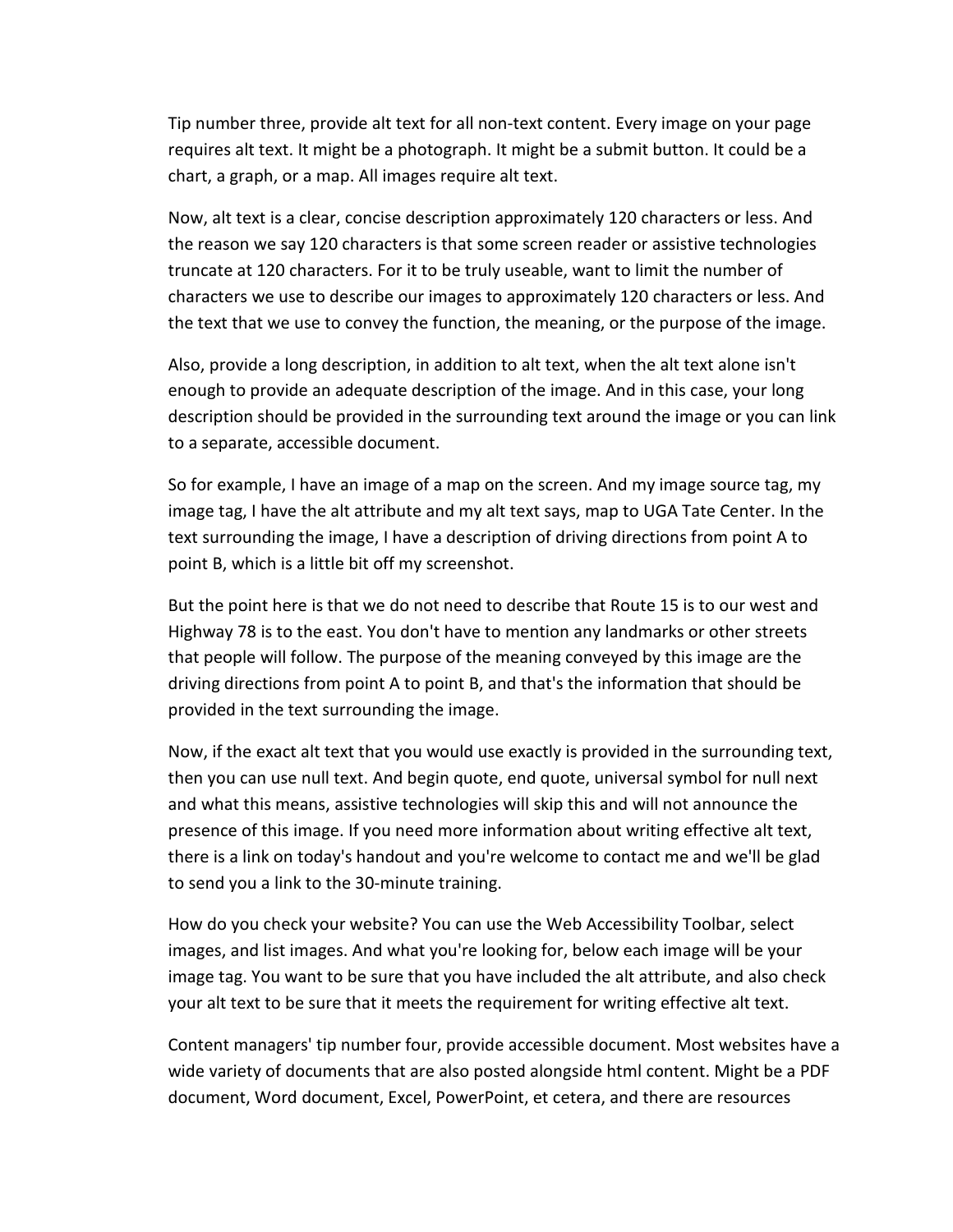available on today's handout that will give you information about how to create accessible documents in each of these different formats.

And content manager's tip number five, provide accessible multimedia. If you have an audio only file, must provide a text transcript of the spoken word, along with audio link. If you have a video only file, and we must provide a video description and this is a text description of the key visual elements required for understanding, what is taking place in the video.

And if you have audio and video combined, provide closed caption, text transcript, and the video description. These two documents can be separate or combined into a single document.

And also, be sure to provide an accessible media player, we're going to talk about that next in our next section.

So as review and summary, our five tips for content managers, provide your page titles, provide headings and use your headings properly, and use proper semantic structure. Provide descriptive hyperlinks, use alt text for all non-text content, and be sure that you provide accessible documents, and accessible multimedia.

So next we'll describe five tips for designers and developers.

So designers tip number one, don't auto play video. We need to provide an option to turn off multimedia, and this is through the use of a stop or a pause button on the media player.

And this is why we need to ensure that the media player itself is indeed accessible. Many are not. If you provide your video on YouTube, the default YouTube player is not accessible. And what you should do is instruct yourself site visitors to request the html player, which is -- html5 player, keyboard accessible. I have the link on the handout today you're welcome to post on website and on next screenshot, I'll show how to get it.

If you embed YouTube, you might want to use JW Player or also the link Vision Australia, code to make it accessible and as a side note, you could embed the html file.

So this is a screenshot of how to request a YouTube html5 video player and if you visit the website, www.youTube.com/html5 it will bring up this page, and it will let you know if your default player is your current setting, and so in my example, it is. And all you would need to do is select the button, request html5 player, from there forward the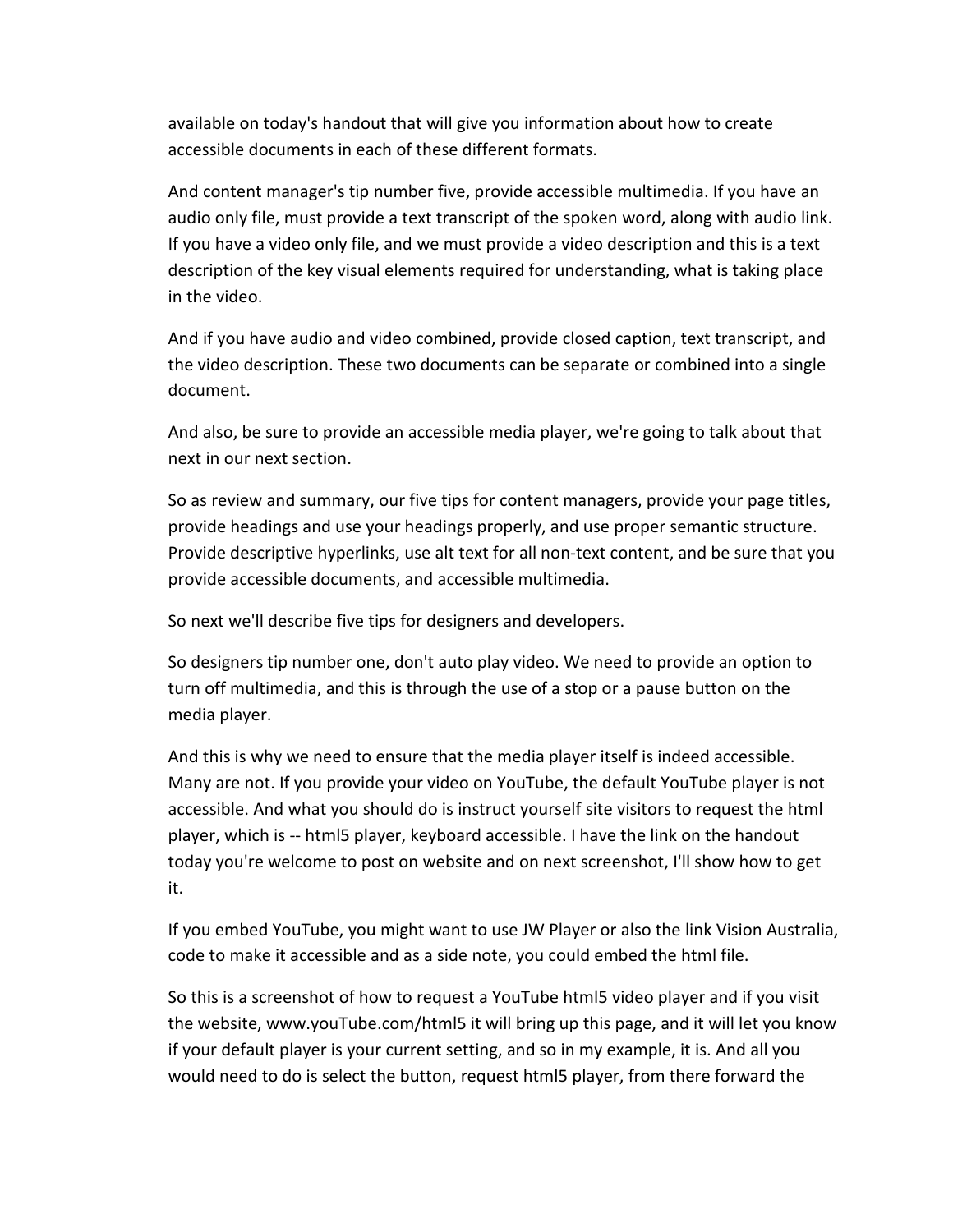html5 player should be the default and individuals can also log into their YouTube account and edit their preferences to ensure that they request the html5 player.

Designers' tip number two. Ensure JavaScript is device independent. So what does this mean?

That the functionality of the JavaScript does not rely on mouse-only or keyboard-only. Need to be able to function with both a mouse and a keyboard.

Now, JavaScript itself can help to increase accessibility, sometimes people think they have to turn off all the JavaScript, but it's not necessarily true. You can use JavaScript to provide prompts or warnings or error messages, instructions, or additional information.

But since JavaScript is so widely used in so many different ways, there really is no one single easy fix for all Java YouScript. What you really need to do is evaluate each web page, and device unique solutions, so how do you devise those solutions? A wonderful resource is available, the link is on your handout, from WebAIM, it's called accessible JavaScript, and in this document, they will give you examples of how you might be using JavaScript. They'll tell you whether it is accessible or not. And if it is not, they provide examples of things that you could do to ensure that you are using JavaScript accessible.

Designer tip number three. Ensure keyboard accessibility. This is often overlooked but it's a significant aspect of website accessibility. So how do you test this? Well, unplug your mouse, and then use the tab key on your keyboard to move forward through the web page, then use shift tab and move backwards through the page, and use the enter key on your keyboard to be sure that you can activate all links, buttons, form controls, et cetera.

There are five accessibility requirements for keyboard. The first is the one that most websites fail. And this is a visual requirement. Focus indicators should be visible when you use the tab key. Now, have some screen -- I have some screenshots I'm going to share with you next to demonstrate this. To experience this yourself, I would recommend that you also visit the WebAIM site and use your tab key and tab through their site to see what you should be seeing on your own site in terms of these focus or visual focus indicators.

Also, when you go through, check for -- keyboard accessibility, ensure that the navigation order is logical and intuitive. Ensure that all interactive elements are accessible through the keyboard. All scripted elements and widgets are accessible with the keyboard. And for lengthy navigation, which is most navigation on most of our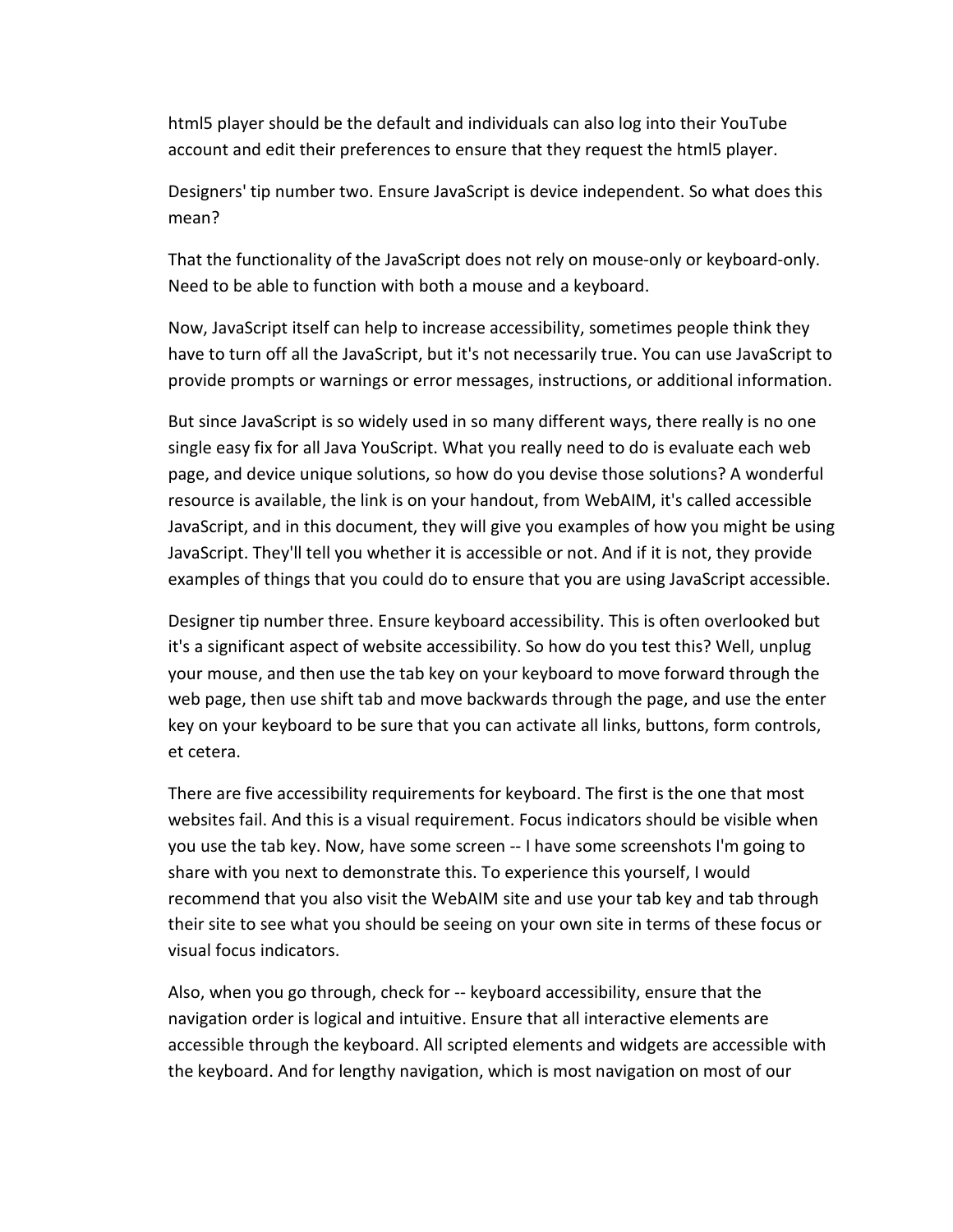websites, need to provide a skip to main content link. Use the headings properly, and also use your ARIA landmarks properly.

So here I have a screenshot of the WebAIM site to share with you what you should see when you visit their site.

Now, when you test a page for keyboard accessibility, the first few times you hit the tab key, you'll be up here in the browser bar, jump over to the web page. Now I'm clicking over to the right. It might click some of these options on the right and then your key might guess lost here, but then it would ultimately land on the first part of your web page that you are responsible for in terms of keyboard accessibility.

And when you tab to your web page, the first thing that should pop up is a skip to main content link. And what this link does, it allows individuals who are using the keyboard to skip all of the navigation elements here, every time they visit your site and instead they can select this link and it will take them straight down to the content.

You'll also notice the skip to main content button has a red background and you can use a background color as a visual indicator for a focus indicator for keyboard accessibility.

Now, next when you visit the WebAIM site, what you should notice is that a light gray dotted box around the next item that you land on, and this is the WebAIM logo, and as you tab through the site, everywhere your tab key lands you should also have this dotted box. Now, if you don't have the dotted box on your own website, it's typically because in your CSS style sheet you may have display, colon, none, or display, colon, zero, and you need to take that out to remediate that. Those are the visual focus indicators when checking your website for keyboard accessibility. You can also check the navigation order using the Web Accessibility Toolbar, and select structure, and tab order indicator.

And this will put numbers and these are just numbers, all the red circles on this page are mine. Just to highlight where all of the tab order will land. But this will go through numbers, and it will tell you the order that the tab will land. So I'm on four, fifth, sixth. What you're looking for is that this is a logical order and this is what is happening with the WebAIM site. What you don't want is to begin at the top, and then all the way down at the bottom, maybe over to the right, somewhere in the middle, back to the bottom, that would indicate that your html code underlying your web page is out of order. And that you need to make sure that your html code is in order and use your CSS style sheet for the visual layout of your website.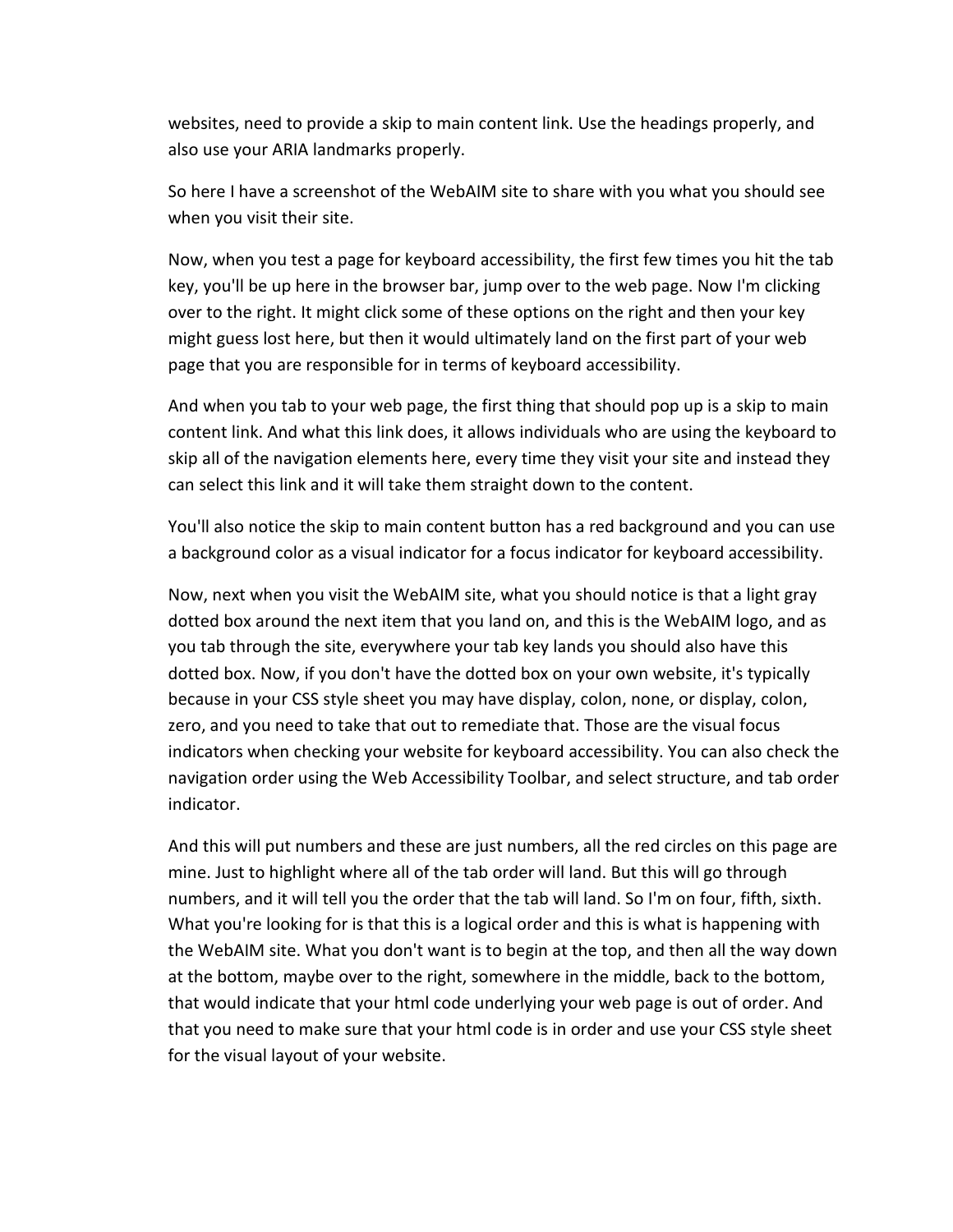Designer tip number four. Ensure sufficient color contrast. You want to shoes a high contrast color scheme between your foreground, which is your text color, and your background colors.

Always avoid large blocks of text with a dark background and light text. Ensure that your background, design or color, does not overpower your text and also you want to avoid color coding.

So in this example, which provides a better contrast? I have example A, which is a dark brown background with light tan text, and then I have example B, which is a grainy tan background and it has little fish floating all over the background and overlaid those two designs is plain white text. So visually, when you look at this, your first inclination would be, well, A is better, because it provides better contrast, but the question is, is A really accessible? Well, the answer is no. I've checked that color scheme and it's not accessible. So when you're remediating your own color scheme, always be sure to compare your new option to the best possible option for high contrast and this is a white or light background with a dark text. There is a great tool available to check color contrast. There are several tools, but one that I like particularly is called the Colour Contrast Analyzer. If you use the Web Accessibility Toolbar, this tool is built into the toolbar.

It uses both keyboard short cuts and mouse, and I'm going to describe the mouse movements of how you would use this tool. You can use it for your website; you can use it on PowerPoint slides. And so what you would do is you would select the eye dropper for your foreground color. This is your text. And you would hover over your text color, and make sure that that color goes into the little box for the color.

If you're a web designer and you know your hex code you could plug that in there and select the eye dropper for your background color. Click on your background. It will put the text color there and it will automatically analyze your color scheme. What you want for results are four check marks or -- most people do not achieve four passes on their first try. Most have primarily three, sometimes two.

If you do not pass, if you have a fail, in any of these boxes, the way to remediate is to simply make your background color a little bit lighter, perhaps a shade lighter would do. And your foreground or your text color a shade darker, rerun the test and typically that will remediate your color scheme.

And the last designer tip, number five, provide an accessibility statement. If your institution does not have a statement, you can use the one that is available in today's handout, and that's also on this slide. And I'll read the text, it says, the, fill in your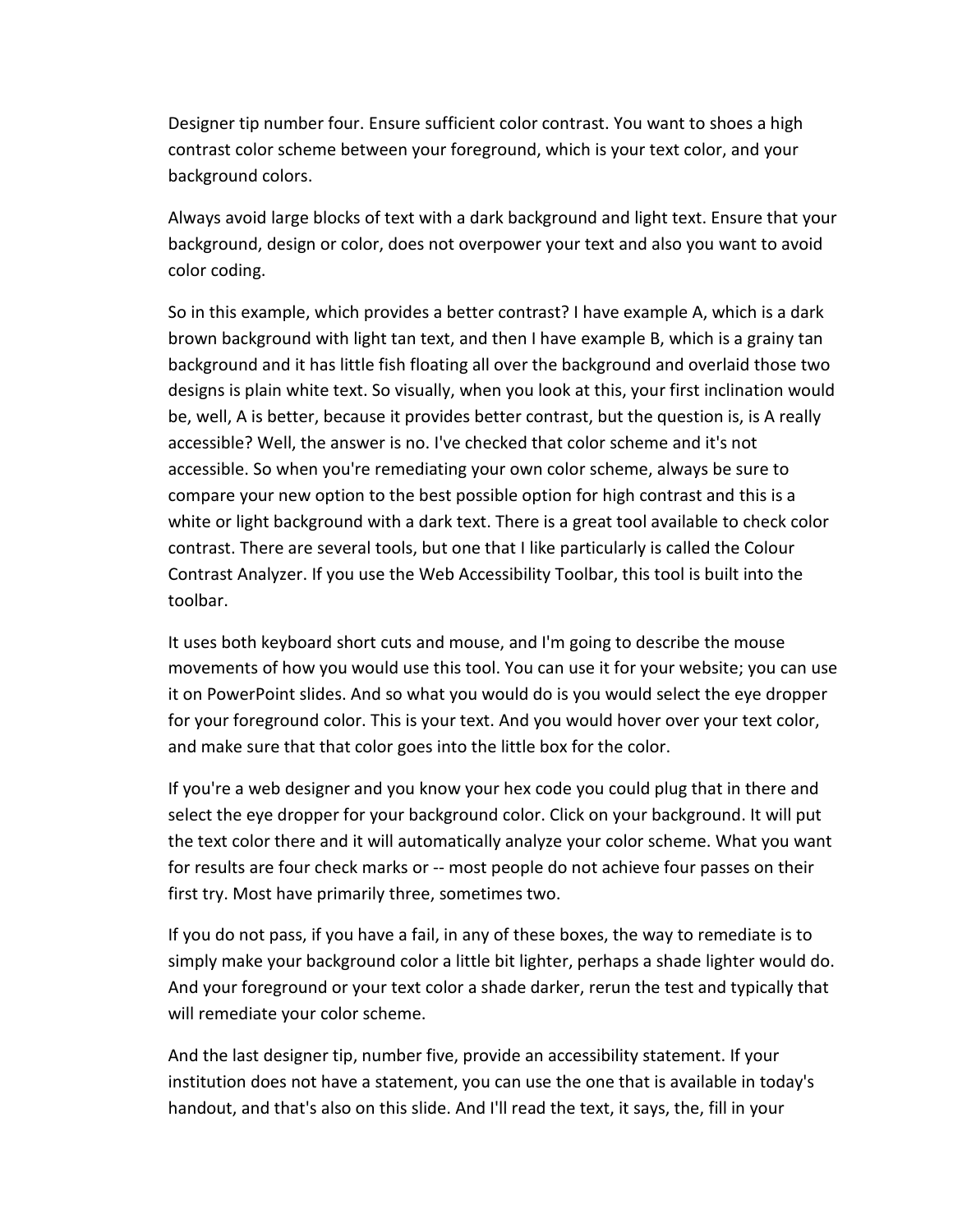institution name, complies with Section 508 and WCAG 2.0 guidelines for website accessibility. And please contact us if you cannot access information on this website. Provide both your e-mail and a phone number so that individuals can contact you in the manner that works best for them.

And also, we are required to respond to accessibility request within 24 hours or one business day. So you may not be able to remediate the problem within 24 hours, but you do need to respond to the initial request within 24 hours, and do check with your home institution to check on their policy regarding both the response and the remediation needed.

So in summary, we have five tips for designers and developers. Don't auto play video, ensure your JavaScript functionality is device independent, and ensure keyboard accessibility, provide sufficient color contrast, and also provide an accessibility statement and your contact information.

So to wrap up today I've provided ten tips, and also shown you how to check a single web page using the web accessibility tool. There's another great tutorial, it's called the W3C easy checks. Most of their nine checks are also included in the tips that we just talked about. The reason I wanted to point this out to you is this. On the W3C easy checks, they provide step by step instructions for using four different toolbars to check your website for similar things we just covered here today. If your preference to use the Firefox accessibility toolbar or the WAVE toolbar or even your safari browser, you'll find step-by-step instructions in the W3C easy check. All we've talked about today allows you to check a single page for accessibility.

Once you've learned to check individual pages for accessibility, you understand what you're looking for, and you also understand how to remediate and make those repairs. That's the time you're ready to run an automated checker on website. What happens, people want to jump straight through the automated evaluator and not sure what to do with the report. Check a few pages manually, understand what you're looking for, what you need to fix, it will be much easier to understand the reports for automated checkers. A link on handout today for the free Functional Accessibility Evaluator and the acronym is FAE and it will run an automated report, you can either run it on a single page or request a free account, and it will go through website and it will check both static and dynamic pages for you, for free. You can also view your reports by category, so today, for example, we talked about descriptive hyperlinks. You might go to the hyperlink section and check all of your hyperlinks at one time or you might like to check all of your images for the correct alt text at one time.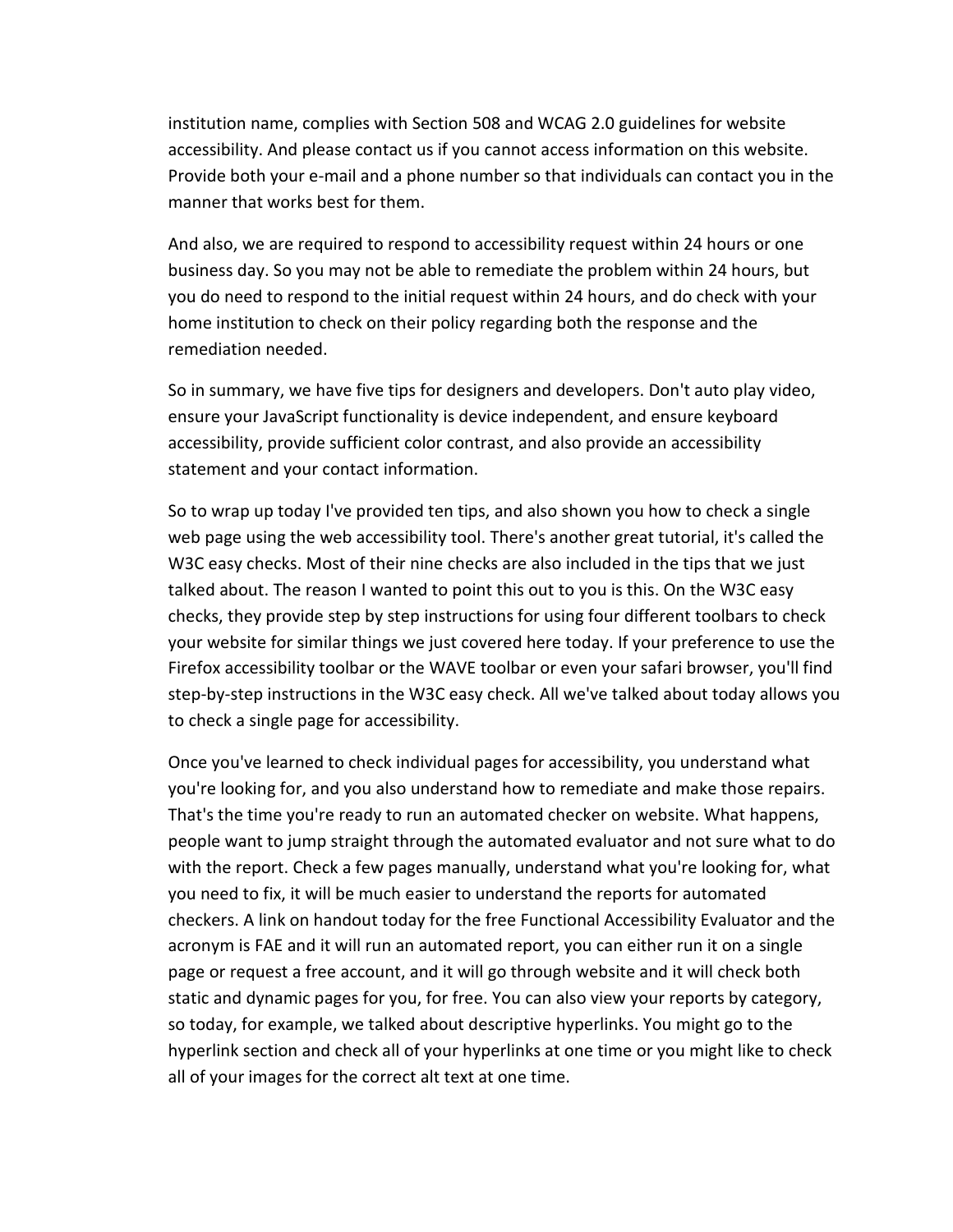And you also have the option to view the report in terms of the WCAG guidelines. It's the same report provided in a different format. If you've gone through the W -- WCAG 2.0 checklist or if learning this, if you go straight through the list and make sure that you are complying and repair your website as needed.

So the last thing that I would like to say, we've covered a lot of information today. But I would like to leave on a positive note, and that is, a quote from a video called worldwide access and they say, if you can design a website, you can design an accessible one. And this has been true in all of the trainings I've provided. In general, we have created -- we have learned how to create accessible documents and website -- inaccessible documents and websites. Those are just habits. We can create new habits and learn how to create accessible contents and websites to make sure that our websites are indeed accessible for all users. On a closing note, I'd like to mention, all are welcomed to join WAG listserv, meetings, trainings, or visit our web page and look at all the other resources that are available. So that is the end of my section. And thank you very much.

### **Question-and-Answer**

Liz Persaud: Thank you, Janet. Wonderful job! Such helpful, important information. Very valuable information. We actually have two questions that were posted in the chat area for you. And I will go ahead and read the first one. You can answer, and then I'll read the second one.

Dan asked, is the use of color as a focus indicator different than using color to convey a message?

Janet Sylvia: No. And the color, you'll notice on the WebAIM site, the color scheme they use for focus indicators are indeed accessible, so it is okay, passes accessibility requirements, so you can use a background color for your focus indicators.

Liz Persaud: Thank you, Janet. Another question from Michelle. Michelle asks, is the response time determined by institutions or the law?

Janet Sylvia: Okay. So in general, from what my discussions with UGA opportunity -- with our coordinator, the response of 24 hours is a requirement by law. I would check with home institution, home state. Make sure that is the same. We do want to at minimum respond to the request, say, yes, we have received our request, we are working on it, or maybe it's something you could remediate within that 24 hours. But I have been told here for Georgia that it is a law that we need to respond within 24 hours.

Liz Persaud: Thank you, again, Janet.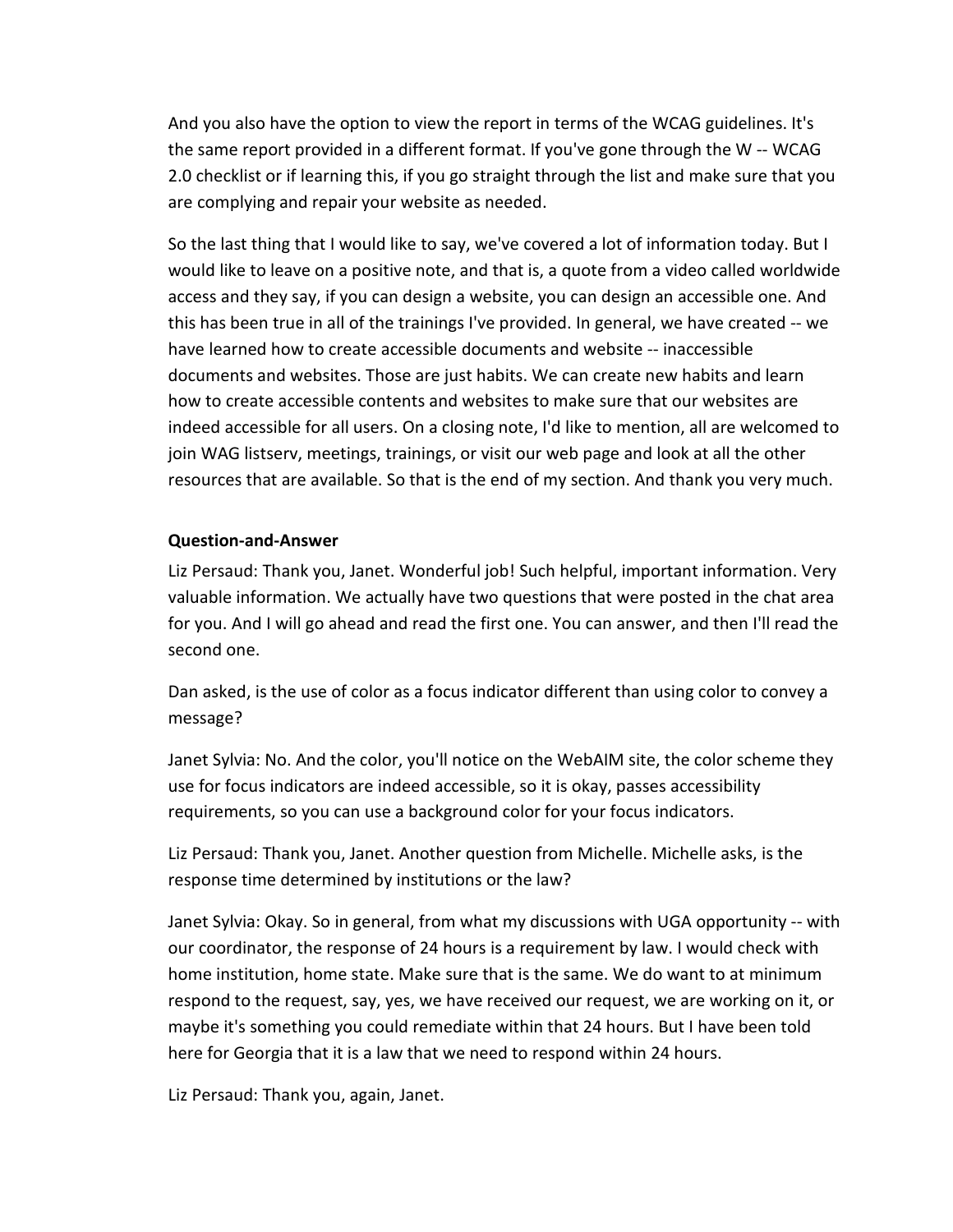A few more comments and another question for you. Janet asked, is the WAVE tool accessible to people using screen readers?

Janet Sylvia: Yes, for the WAVE toolbar, and yes, it is.

Liz Persaud: Thank you again.

And then Dan just has another comment. 508 specifies you cannot use color only to convey a message.

Janet Sylvia: Right. And I understand what he's saying, and Dan, it's both the text is the indicator that the skip to main content link is there because that skip to main content is not visual -- visible, excuse me, on that web page until you hit the tab key, so that information is coming up in two ways. One, by the wording skip to main content and two, additional attention is drawn to it using the color so it is compliant in that way, so I hope that helped.

Liz Persaud: Thanks again, Janet, and I wanted to point out, Lucy posted a link, video, if you click on that link, it will take you to it.

Questions and comments about the handouts, about today's presentation and also about the recording of today's webinar, and Norah has been responding, but we want everyone know we will send today's PowerPoint, today's recording, today's handout, including the chat -- excuse me, chat transcript to everyone via e-mail. Those handouts were sent to everyone with the webinar announcement but we'll be sure to send them out to everyone again.

So be on the lookout for that. So with that being said, I'm going to go ahead and pass it on to accessibility in Georgia, Joy Kniskern.

### **AccessGA**

#### **History of AccessGA**

Joy Kniskern: I appreciate that so much. And thank you, Janet, and also John, appreciate you joining us today.

Solutions -- I want to take one brief moment to let you know that about a year ago, launched -- AccessGA Accessibility Services, supported through the A.D.A. Coordinator's Office to work with state agencies to receive assistance in resources through phone, electronic ticketing, informational Wiki, webinars, electronic newsletters and in-person trainings in the state of Georgia.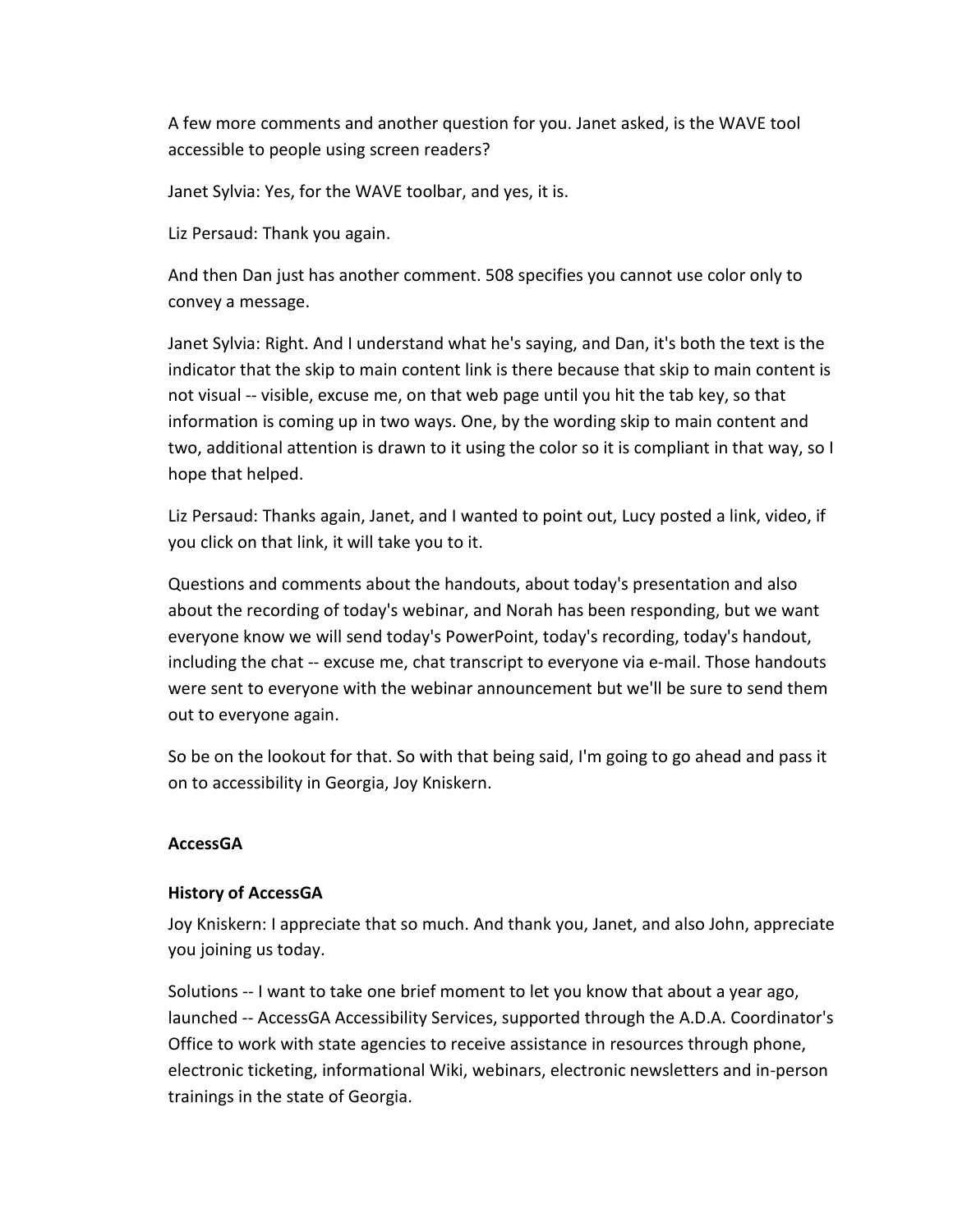Some of you are not in the state of Georgia. For agencies in Georgia and higher ed institutions in Georgia, we can support them in areas of document content remediation training, web and application evaluation, assistive technology quality assurance, procurement consultation, so you can be sure to get the IT and devices that are accessible. We can help you with policy development around accessibility, and we can look at the Voluntary Product Accessibility Template. Use of that in terms of procuring devices AT that is accessible and IT as well.

#### **Examples of Accessibility Checkers**

My slide -- okay. So I'm going to spend just a moment in talking about one of the very robust accessibility checkers. Janet made some wonderful comments about all kinds of accessibility checkers that are free and a good place to start. For those of you who are working within state agencies or university systems, it -- if you do decide to go down the path and looking at automated checkers, one of the ones you might want to take a look at, and certainly is not a sales pitch by any means at all, is HiSoftware Compliance Sheriff. It so happened, we had a chance to look at that at Georgia Tech, which Georgia Tech does use it, and basically what it does, it will offer a comprehensive and automated solution for managing content compliance against the web governance standards in WCAG and Section 508. It can validate websites, Intranets, document libraries, e-mail, social media, and collaborative media for compliance issues against standards. It can also do validation against standards and actually custom organizational policies for things like privacy concerns, accessibility, and social media. It will help you look at integrity of your site, site quality and data and information security, that you can actually plug in some of the concerns that are relevant to your site, and validate against that.

Okay. And if you wanted to take a look at the voluntary product accessibility template that is used by government agencies to look at different Electronic and Information Technology and accessibility to different kinds of products, eReaders, computers, to different kinds of software application, you can use a voluntary accessibility template. If you want to look at ones on Compliance Sheriff, you can go to this website. It will give you accessibility information you might want to take a look at.

The features of Compliance Sheriff, it will do an audit of your web content and application. And that includes Microsoft and PDF documents. It will do Section 508 recording, test files for accessibility compliance. Against the 508 standards and can report on compliance to those standards. And it will look at WCAG Reporting and look at WCAG 1.0 priorities 1-3 as well as WCAG 2.0, and it will report on the W3C priority and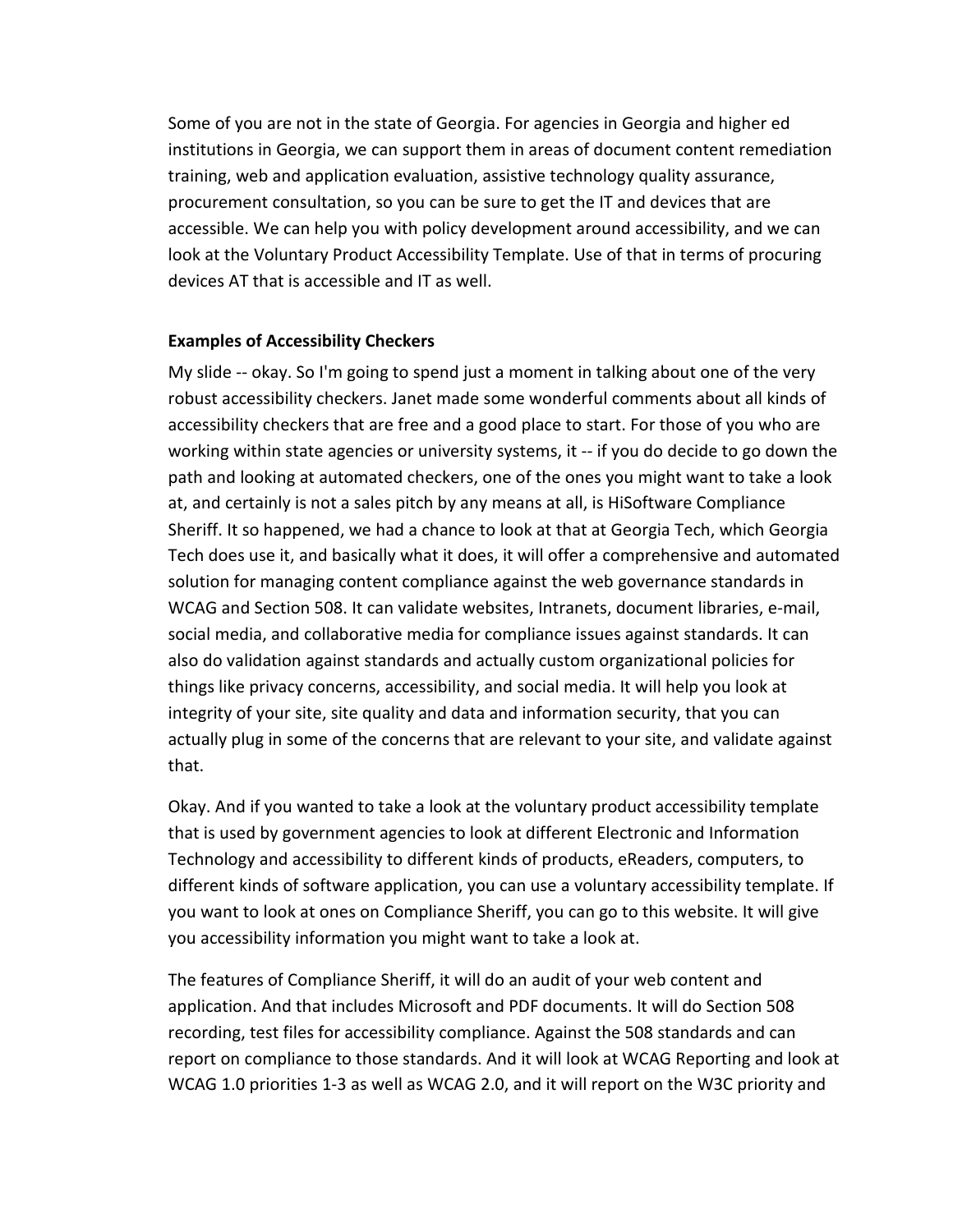WCAG compliance. It will also, and you know, I don't think we have any of our participants are from Canada, except for John Rempel, who is here, so he might be interested in knowing that it will also do reporting for Canada's compliance standards, and it will also do Alt Text Quality Reporting, so it will look at alt text and look at the quality of it.

Now, and it will site those alt text violations in each of the web files. It will also do some custom accessibility reporting as I mentioned, so that you can look at custom reports against some of the specific requirements of your environment.

Additional features of Compliance Sheriff is it will show comprehensive reports. It will give you the exact location of compliance violations. When, as Janet said, when using other free checkers, like the Functional Accessibility Evaluator, you will get fairly robust report that it won't tell you where you need to go to fix code and that's something that a programmer would really need to look at.

Supposedly Compliance Sheriff will give you e-mails to the managers that are tagged in the software on questionable violations, so in other words, it will identify ones where don't know -- won't tell you whether or not it is or is not one but it's something your manager could check out.

Test results are archived in history, using this in a really large system, like university with many different applications that you want to look at, you can also see the progress toward reaching higher levels of compliance. All of us who are in this business know that when you begin to look at compliance issues, sometimes you have to start out with kind of low hanging fruit. Some of the stuff that Janet mentioned and really look at what you reasonably can do and you need to prioritize when you're looking at your site as to, you know, which pages are most frequently looked at or used by people, which ones are interactive, where compliance is just a very big issue.

And then also, Compliance Sheriff will not repair web content but it will drill down through links provided in the report to pinpoint the exact location of these errors, as I mentioned, and it will highlight them in the html code, which is really helpful to the programmers and will help provide the links that tell you how to repair that content.

Now, here's one thing that's very, very important, Janet certainly mentioned this. Is there is no automated checkers that ever takes the place of human expertise. You need to have users who are proficient using screen readers, navigation software, like John mentioned, and screen enlargement software. You need to really think about this as a three legged stool, automated checker, using maybe some of the free ones, users of assistive technology, and sometimes you also may want to bridge in somebody who is